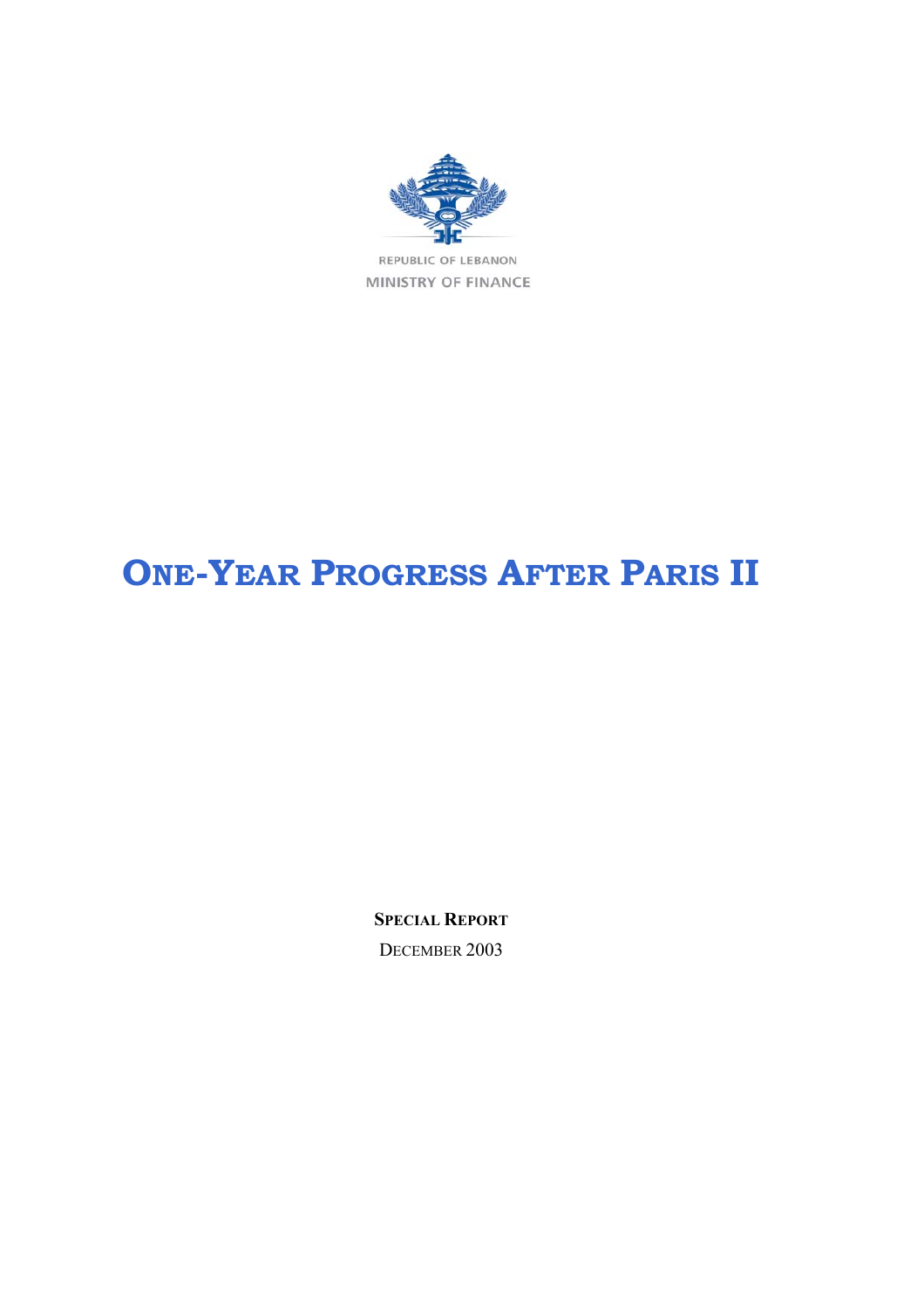# *Contents*

| A. THE MOBILIZATION OF FUNDS AND THE RE-PROFILING OF PUBLIC DEBT  6 |  |
|---------------------------------------------------------------------|--|
|                                                                     |  |
|                                                                     |  |
|                                                                     |  |
|                                                                     |  |
|                                                                     |  |
|                                                                     |  |
|                                                                     |  |
|                                                                     |  |
|                                                                     |  |
|                                                                     |  |
|                                                                     |  |
|                                                                     |  |
|                                                                     |  |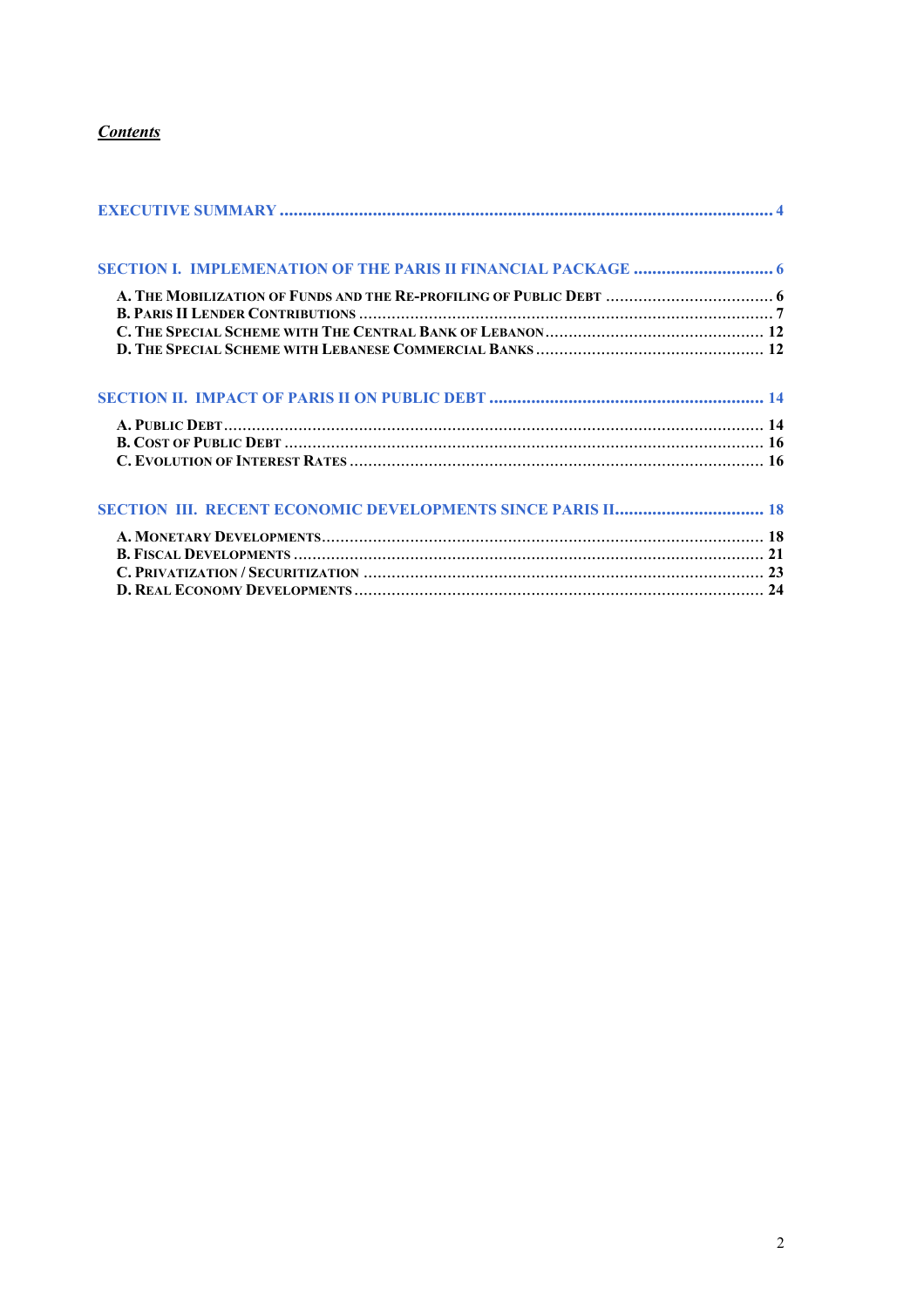## *List of Boxes, Tables, and Charts:*

#### **Box 1.** The Paris II Conference

**Table 1.** Summary of Debt Transactions Concluded since the Paris II Conference

**Table 2.** Monthly Disbursement from Paris II Lender Countries

**Table 3.** Summary of Terms and Conditions of the Eurobonds Issued

**Table 4.** Summary of Paris II Funds Received

**Table 5.** Use of Paris II Lender Countries Contributions

**Table 6.** Summary of Commercial Banks' Scheme

**Table 7.** Use of Commercial Banks' Cash Contributions

**Table 8.** Public Debt Outstanding by Holder

**Table 9**. Average Cost of Public Debt Prior to the Paris II Conference

**Table 10.** Comparison of Treasury Bill Yields (primary market)

**Table 11.** Secondary Market Prices of Selected USD Denominated Eurobonds of the Lebanese Republic

**Table 12.** Comparison of Certificate of Deposit Yields

**Table 13.** Average Lending Rates

**Table 14**. Average Deposit Rates

**Table 15.** Summary of Fiscal Performance

**Table 16.** Selected Macro-Economic Indicators

**Chart 1.** Evolution of Mid-Yields of Selected USD Denominated Eurobonds

**Chart 2.** Evolution of CD Yields

**Chart 3.** Evolution of the Balance of Payments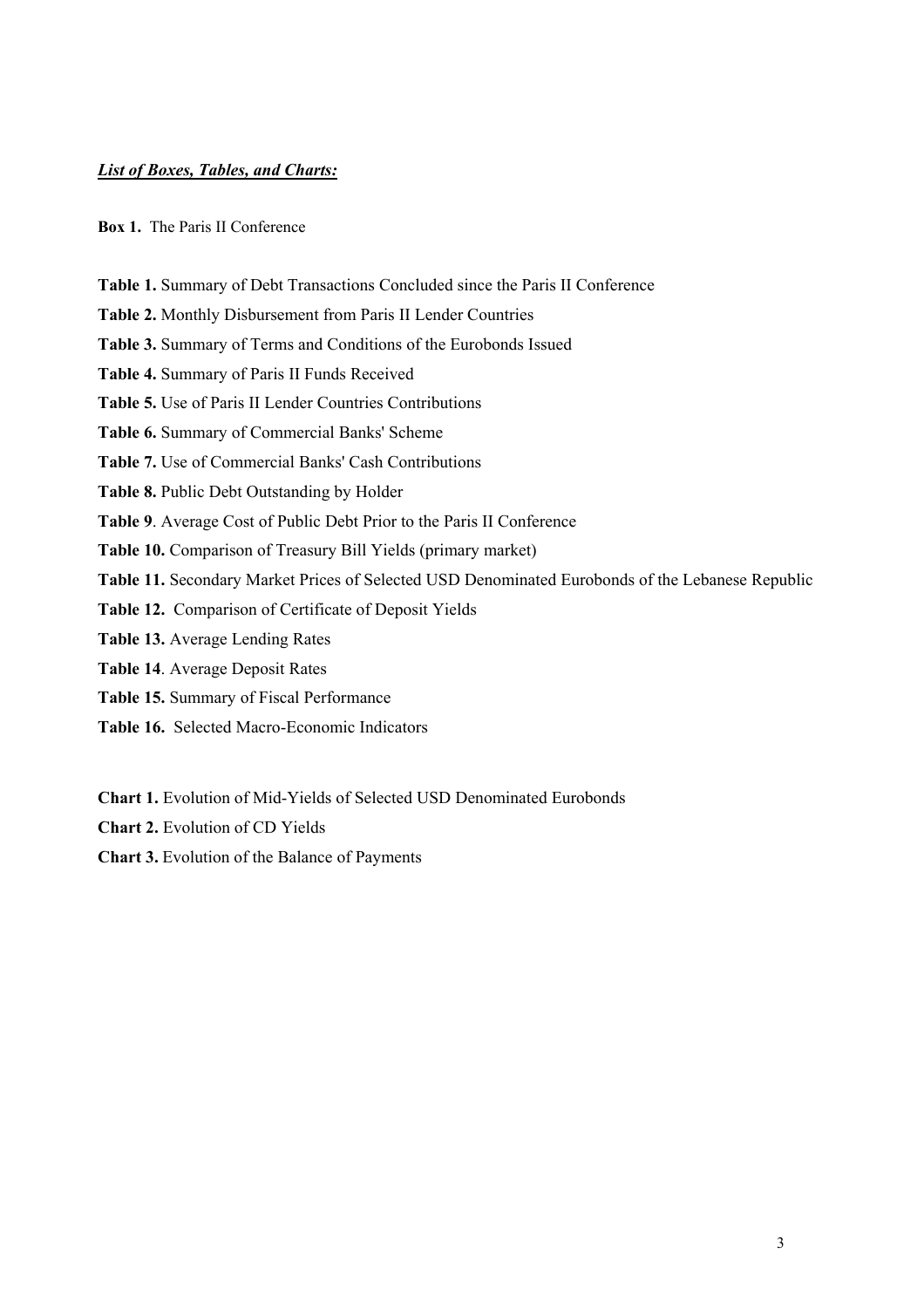#### **EXECUTIVE SUMMARY**

*The financing of Lebanon's reconstruction and the rebuilding of its human and physical capacities following the end of the civil war (1975-1990) lead to a rapid growth in public debt which reached US\$ 32 billion by November 2002, or around 185 percent of GDP. Consequently, debt service increased substantially and represented around 80 % of total revenues. This resulted in a chronic budget deficit that required borrowing to finance it, leading to an ever growing public debt.. In order to break this cycle, it was necessary to reduce the fiscal deficit and hence the Government's financing needs, and to bring down the stock of public debt and the level of interest rates.* 

*The Lebanese Government launched a series of internal fiscal reforms aimed at increasing the primary budget surplus by growing revenues and controlling expenses. It also initiated a privatization and securitization program, the proceeds of which are to be used exclusively for debt reduction. However, further steps were needed to complement these reforms in order to change the composition of the public debt, reduce its cost, and lengthen its maturity. To this end, the Paris II Conference was held on November 23, 2002 to request external support from the international community to help Lebanon in its efforts to reduce and manage the large public debt.* 

*The financial outcome of the conference translated into commitments dedicated to debt reduction and management totaling US\$ 3.1 billion (an additional amount of US\$ 1.3 billion was secured to fund projects earmarked for socio-economic development). To date, proceeds totaling US\$ 2.4 billion dedicated for debt restructuring have been received by the Lebanese Treasury. This amount represents around 77 percent of the US\$ 3.1 billion pledged for debt management in the form of long term and less expensive financing. The funds received to date carry an interest rate of 5 percent and a final maturity of 15 years with grace periods of up to five years.* 

*Additional funding was secured locally from the Central Bank of Lebanon and the Lebanese commercial banks through two financial support schemes. The first scheme, in the equivalent amount of US\$ 4.1 billion, was concluded with the Central Bank of Lebanon in December 2002 and consisted of the following: (a) the cancellation of the equivalent of \$1.8 billion of BDL's Lebanese Pound Treasury bills portfolio against reserves due to the Lebanese Treasury as per Article 115 of the Code of Money and Credit, (b) the exchange of the equivalent of US\$ 1.9 billion of BDL's Lebanese Pounds Treasury bills, Eurobonds, and accrued interest for new debt with longer maturity (15 years) and lower interest (4%), and (c) the roll over of \$0.4 billion of principal and interest on maturing Treasury bills held by BDL via a new issue of 5-year, 4% special Treasury bills in July 2003.* 

*The second scheme, in the equivalent amount of US\$ 3.6 billion, was concluded with the Lebanese commercial banks, and involved a voluntary supply of two-year, zero interest financing to the Government.* 

*Therefore, the financial inflows of the Paris II conference from lender countries, coupled with the two schemes from the Central Bank and Lebanese commercial banks discussed above, represent a financial package worth US\$ 10.1 billion, which has re-profiled, to date, the equivalent of 32% of the total stock of debt outstanding at the time of the Paris II conference. In addition, these developments improved the profile of the debt by extending its maturity, reducing its cost, and changing its composition (lower share of market vs. non-market debt). In fact, the overall average cost of total debt has been reduced by 347 basis points since Paris II (from 11.97 percent at end-November 2002 to 8.50 percent at end-October 2003) and is expected to decline further once the full impact of the debt management measures bear fruit starting in 2004. The share of market debt to total debt has declined from 79 percent, prior to Paris II, to 61 percent.*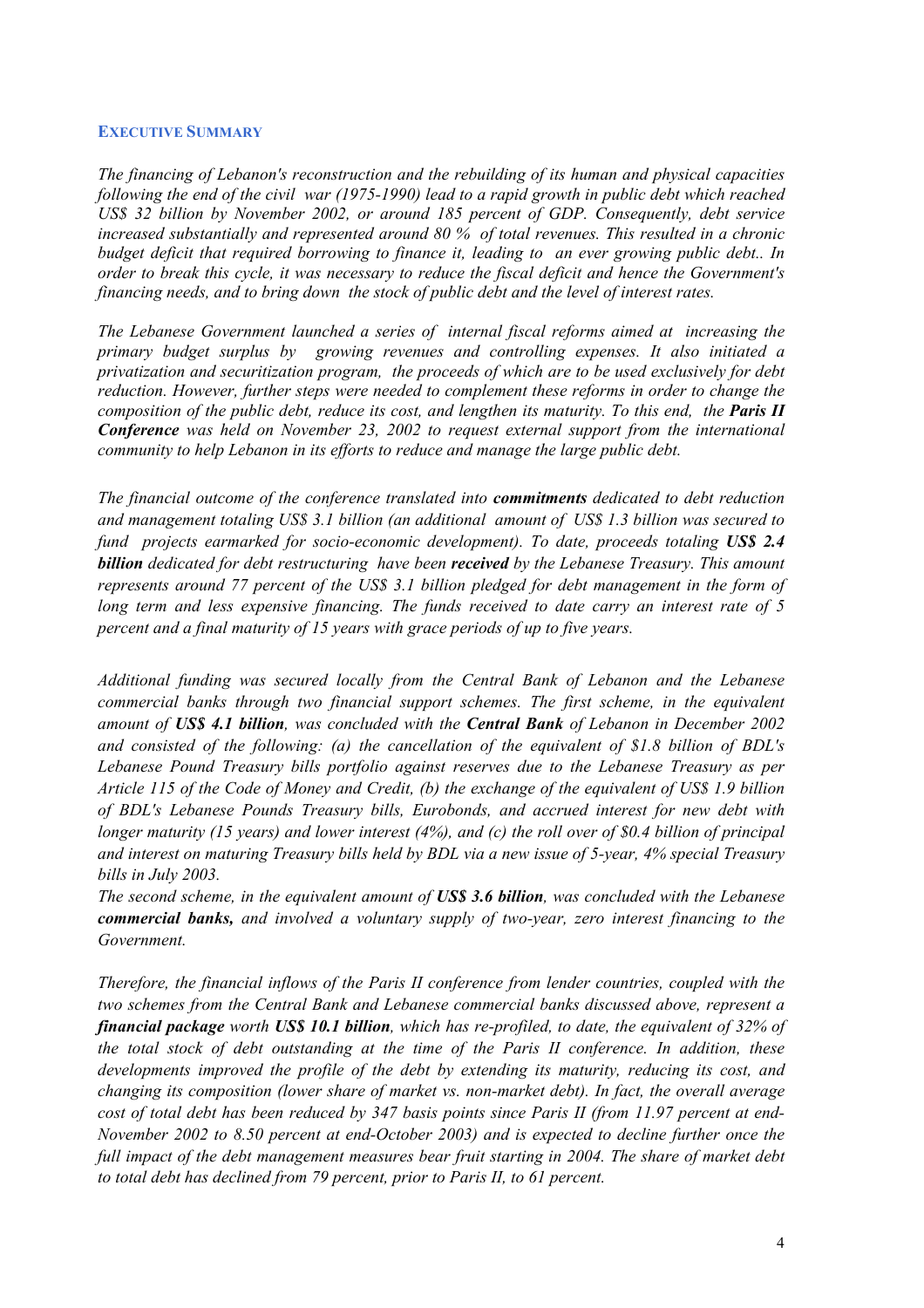*The rapid execution of the above mentioned measures was well received by the market and resulted in a series of positive developments on the macroeconomic front. In the weeks following the conference, interest rates on government Treasury bills dropped drastically, by more than 30 percent compared to their level before the convening of Paris II. In fact, the secondary market yield on the 24-month Treasury bill (the most widely floated category) declined from a level of above 16 percent to around 9 percent in less than two months - a level not witnessed in over two decades. Moreover, prices of all outstanding Eurobond issues of the Lebanese Republic increased. Gross foreign exchange reserves (excluding gold) reached their highest ever level of US\$10.4 billion by end-October 2003, while the balance of payments registered an important improvement recording a surplus of US\$3.3 billion in the first 10 months of the year compared to US\$0.3 billion for the same period of 2002.* 

*Following is a detailed update on all aspects related to the implementation of Paris II, its impact on public debt, and the major economic developments that have taken place since the conference.*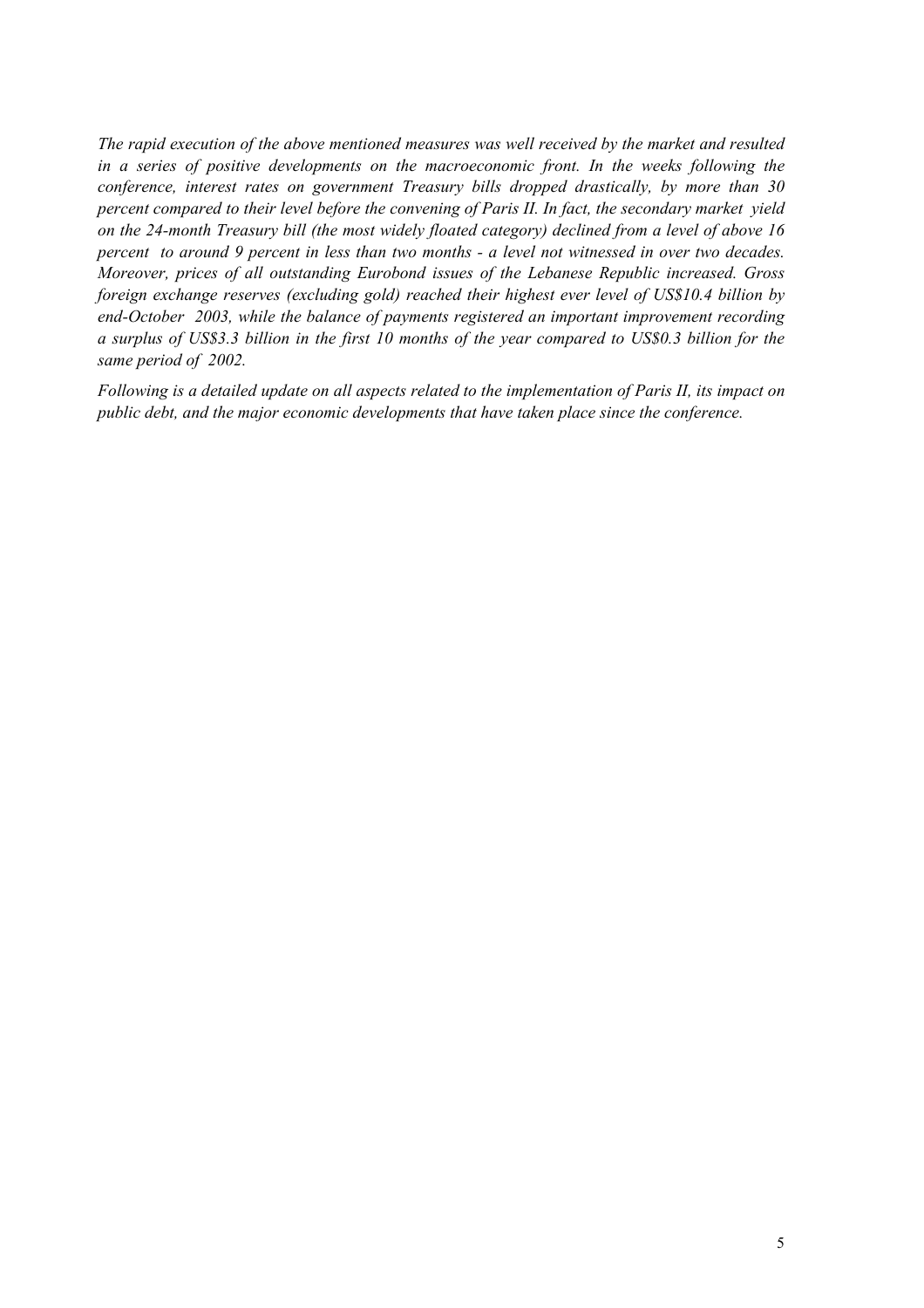# **SECTION I. IMPLEMENATION OF THE PARIS II FINANCIAL PACKAGE**

## **A. THE MOBILIZATION OF FUNDS AND THE RE-PROFILING OF PUBLIC DEBT**

The overall Paris II financial package consists of three major sources of funding: (1) lender countries that participated in the Conference, (2) the Central Bank of Lebanon (Banque Du Liban, 'BDL'), and (3) the commercial banks operating in Lebanon.

The **total funds mobilized** from all three sources by end-September 2003 amounted to the equivalent<sup>1</sup> of **US\$ 10.1 billion**, which represents around 56% of GDP<sup>2</sup>. These funds consist of US\$ 2.4 billion from 7 lender countries<sup>3</sup>, US\$ 3.6 billion from the commercial banks scheme, and **US\$ 4.1 billion** from the **BDL** scheme. The details of each source are provided in the following sections.

In accordance with Law 476, these proceeds were used to **re-profile close to one third of the total stock of debt** that was outstanding as of end-November 2002 at the time of the Paris II conference. The re-profiling involved the retirement or replacement of high-cost and short-term public debt by new debt with concessional terms, and consisted of the following: US\$ 1.8 billion of debt **cancelled,** US\$ 2.7 billion of debt **exchanged** prior to maturity, and US\$ 5.6 billion of principal and interest **repaid or rolled over** at maturity.

## **Table 1.** Summary of Debt Transactions Concluded since the Paris II Conference Status as of End-September 2003 Amounts expressed in US\$ billion

|                            |        | <b>Utilization of Funds</b> |                 |  |                         |  |
|----------------------------|--------|-----------------------------|-----------------|--|-------------------------|--|
|                            | Amount | <b>Cancellation</b>         | <b>Exchange</b> |  | Repayment<br>Roll Over* |  |
| <b>BDL</b> Scheme          | 4.1    | 1.8                         | 1.9             |  | 0.4                     |  |
| Paris II Inflows           | 2.4    |                             |                 |  | 2.4                     |  |
| Commercial Banks Total     | 3.6    |                             |                 |  |                         |  |
| of which: Cash             | 2.7    |                             |                 |  | 2.7                     |  |
| Securities $\leq$ 3 months | 0.3    |                             | 0.3             |  |                         |  |
| Securities $>$ 3 months    | 0.6    |                             | 0.6             |  |                         |  |
| <b>TOTAL</b>               | 10.1   | 1.8                         | 2.7             |  | 5.6                     |  |

Note: \* Includes principal and interest. Source: Ministry of Finance

<sup>1</sup> The LL/US\$ exchange rate used throughout this report is LL 1,507.5

 $^{2}$  GDP is estimated at LL 27,121 billion for 2003 and LL 26,068 billion for 2002. These estimates are used for the calculation of GDP ratios throughout this report.

<sup>3</sup> Does not include contributions from multilateral institutions that participated in the Paris II conference.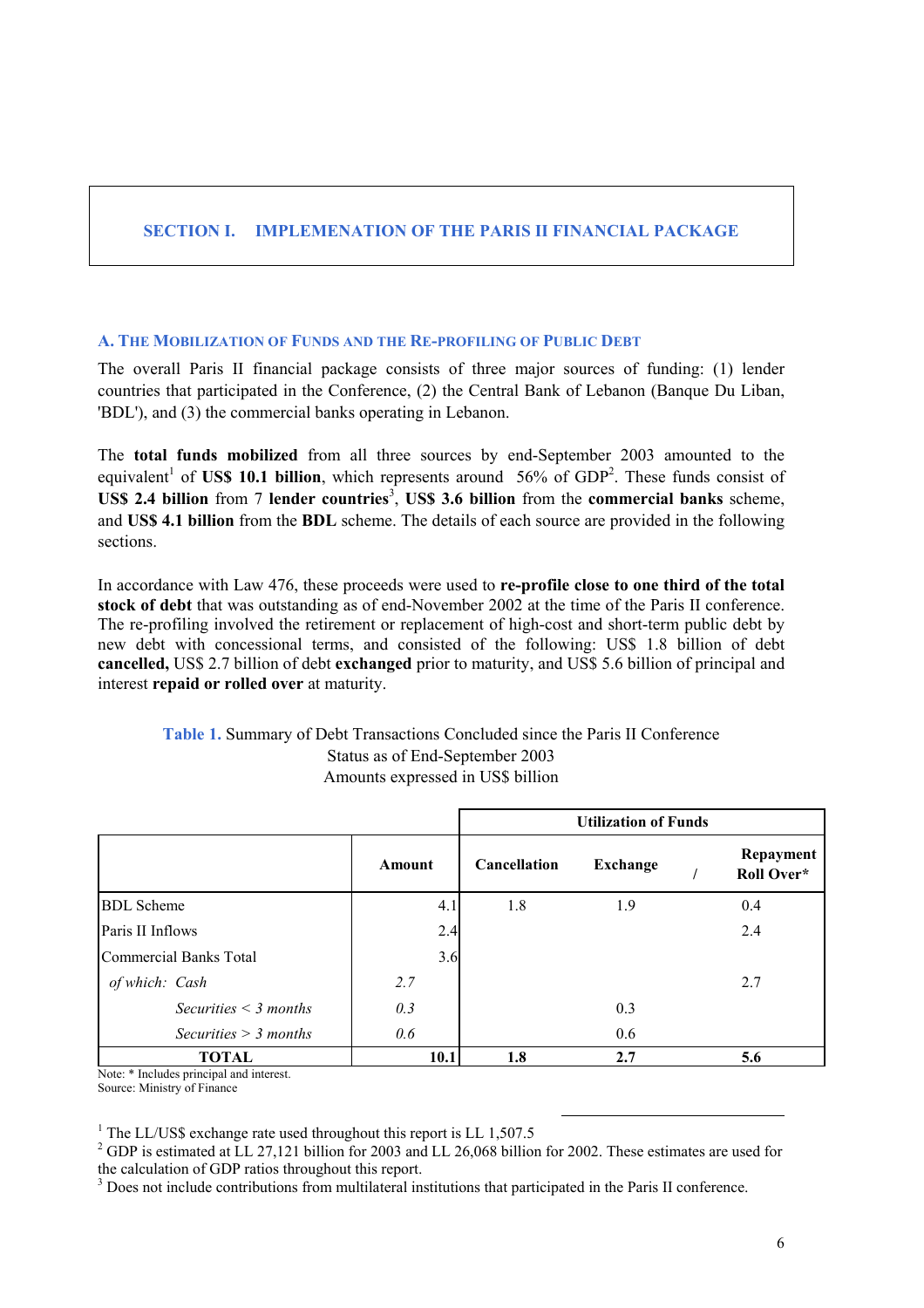#### **B. PARIS II LENDER CONTRIBUTIONS**

#### **Lender Commitments:**

The Paris II Conference (please refer to Box 1) translated into **commitments** dedicated to debt reduction and management totaling **US\$ 3.1 billion** from participating countries and institutions. The lenders also pledged additional amounts totaling US\$ 1.3 billion dedicated to projects earmarked for socio-economic development. This report does not address development loans, and focuses solely on the funding dedicated to debt management.

#### **Box 1. The Paris II Conference**

In November 2002, a conference was held in Paris hosted by the French President Jacques Chirac where the international community, composed of friendly countries of Lebanon and multilateral institutions, convened to support the medium term economic program presented to them by the Lebanese government. The conference, known as the Paris II conference, was considered an unprecedented and unique event in terms of the number of participating delegations and their wide representation, the financial outcome, and the input of the local financial community that complemented it. The Paris II conference followed a preparatory meeting, Paris I, held in February 2001 and concluded two years of a major reform program launched by the Lebanese Government.

The objective of the Paris II conference was to seek the support of the international community in helping Lebanon in its endeavor to alleviate the burden of the public debt and to reverse the macroeconomic and fiscal imbalances of the Lebanese economy. The economic program that was presented to the Paris II participants defined a strategy that would, over the medium term, lead to a gradual decline in the high level of the public debt, a convergence in the budgetary situation and the achievement of better growth prospects. In order for the Lebanese government to be able to reach its objective, the international community was asked to help in tackling the debt problem, by extending long-term financing at interest rates significantly lower than the rates at which the government was borrowing in the domestic and international capital markets. Coupled with expected proceeds from privatization/securitization, reduction in expenses, and increase in revenues, the new financing at concessional terms would be the driving factor that would lead to a virtuous cycle of lower fiscal deficits, declining debt ratios, and lower interest rates. The financial contributions of the participating countries and institutions are, by virtue of Law 430, to be deposited in a special account for debt management at the Central Bank of Lebanon ("BDL") to be exclusively utilized to replace the short term and high cost debt.

The Paris II conference was complemented by the execution of two additional financial support schemes initiated by the Lebanese financial community to help the government in addressing the debt issue. The first scheme, was concluded with the Central Bank of Lebanon and entailed a cancellation of a portion of its Lebanese Pound denominated Treasury bill portfolio against reserves due to the Lebanese Treasury as per Article 115 of the Code of Money and Credit, and the replacement or roll over of the remaining balance of BDL's Lebanese Pound securities portfolio and Eurobonds into a new Eurobond with longer maturity and lower interest rate, hence replacing a short-term and expensive portfolio into one that fits the Paris II profile.

In the second scheme, the Lebanese commercial banks provided two-year, zero percent interest financing to the Government. The commercial banks were given the option to subscribe to the non-interest bearing securities in cash or through the delivery of Treasury bills or Eurobonds previously issued by the Lebanese Republic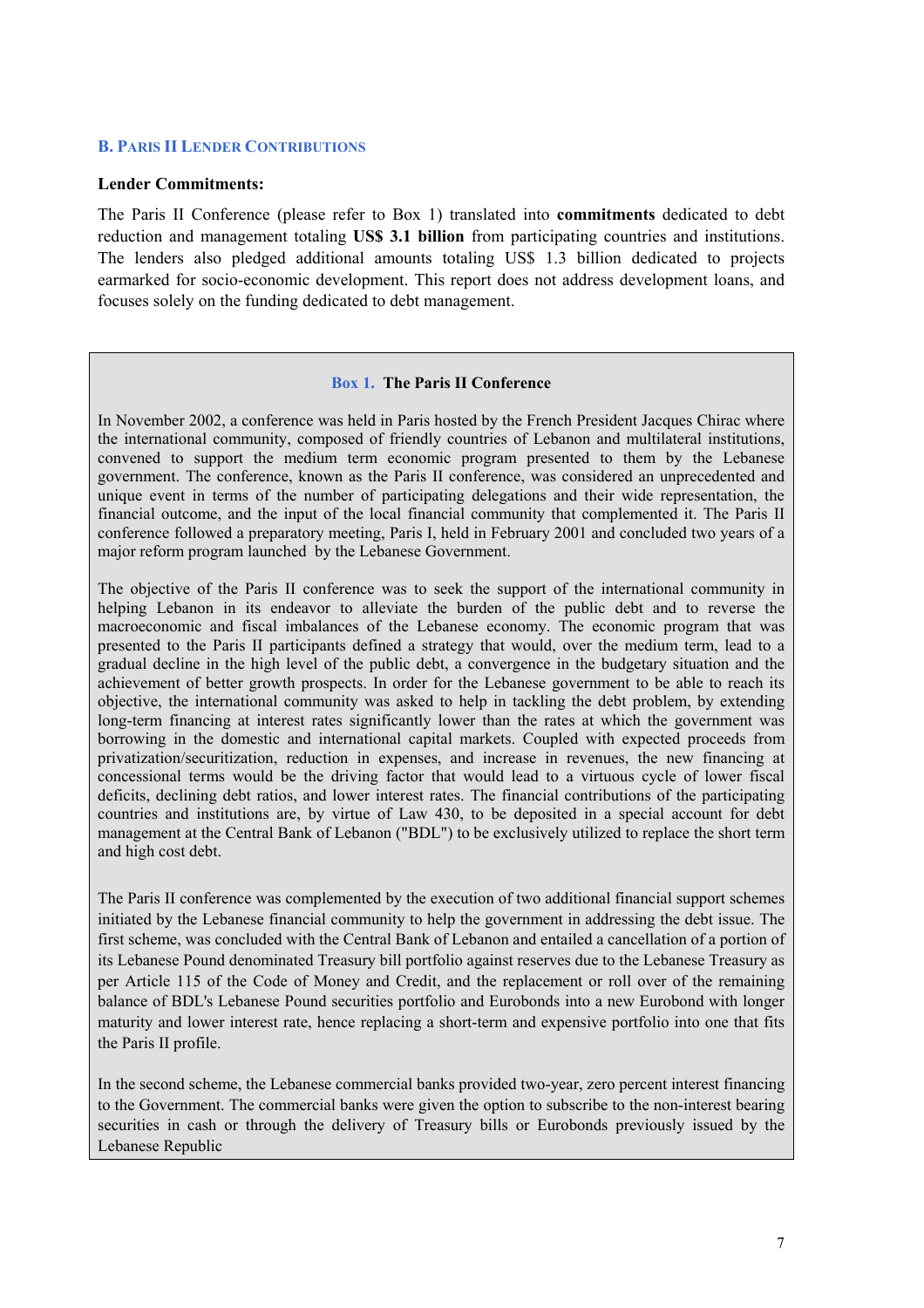#### **Mobilization of Lender Funds:**

Proceeds totaling approximately **\$2.4 billion** have been **received** from 7 countries. These amounts correspond to around 77 percent of the total US\$ 3.1 billion pledges of support for debt management. They have been deposited in the Special Account for Debt Management<sup>4</sup>, and have been subsequently used to retire and replace maturing debt (both principal and interest).

The following table shows the sequence and amount of the funds received from the 7 lender countries:

|          | <b>Table 2.</b> Monthly Disbursement from Paris II Lender Countries: |      |     |        |        |            |       |              |  |
|----------|----------------------------------------------------------------------|------|-----|--------|--------|------------|-------|--------------|--|
|          | Expressed in USD million<br><b>Countries</b>                         |      |     |        |        |            |       |              |  |
|          | Malaysia                                                             | Oman | UAE | Kuwait | France | <b>KSA</b> | Oatar | <b>Total</b> |  |
| $Dec-02$ | 300                                                                  | 50   |     |        |        |            |       | 350          |  |
| Jan-03   |                                                                      |      | 300 | 300    |        |            |       | 600          |  |
| Feb-03   |                                                                      |      |     |        |        |            |       | -            |  |
| Mar-03   |                                                                      |      |     |        | $540*$ | 700        |       | 1,240        |  |
| Apr-03   |                                                                      |      |     |        |        |            |       | -            |  |
| May-03   |                                                                      |      |     |        |        |            | 200   | 200          |  |
| Total    | 300                                                                  | 50   | 300 | 300    | 540    | 700        | 200   | 2,390        |  |

Source: Ministry of Finance

Note: \*Counter value of contributions in Euro at USD/Euro 1.08 rate.

 The first transaction consisted of the issuance of a 15-year **USD 950 million**, 5 percent Eurobond on Friday, December 27, 2002. These notes were subscribed by four countries with the following shares:

| $\circ$ - Malaysia             | USD 300 million |
|--------------------------------|-----------------|
| ○ - Sultanate of Oman          | USD 50 million  |
| $\circ$ - United Arab Emirates | USD 300 million |
| $\circ$ - Kuwait               | USD 300 million |

- The **Kingdom of Saudi Arabia** transferred **USD 700 million** on March 7, 2003, with the financing scheme being identical to the Eurobonds subscribed to by the first four lender countries (discussed above).
- The transaction with the **State of Qatar** was signed on May 23, 2003 and the **\$200 million** were received on May  $27<sup>th</sup>$ . The Notes purchased were also identical in nature to the ones subscribed to by Malaysia, Oman, the United Arab Emirates, Kuwait, and the Kingdom of Saudi Arabia.

 $\overline{a}$ 

<sup>&</sup>lt;sup>4</sup> The Special Account for Debt Management has been opened in accordance with Law No.430, allowing for the creation of a separate account at BDL to place funds from loans and grants dedicated for debt management as well as potential privatization and securitization receipts.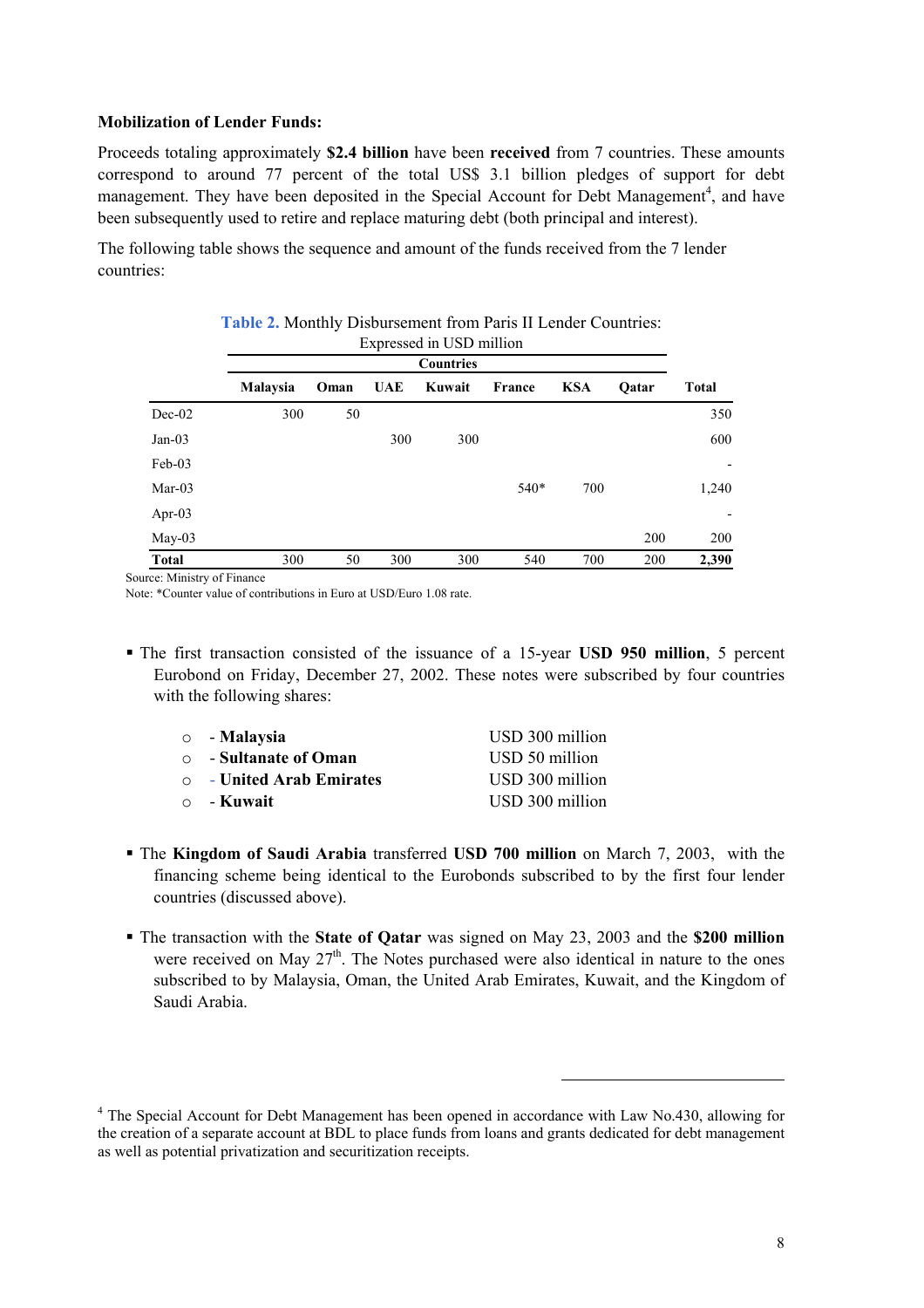| <b>Issue Price</b>                            | 100 percent                                                                                   |
|-----------------------------------------------|-----------------------------------------------------------------------------------------------|
| Final Maturity date                           | 15 years from issue date                                                                      |
| Coupon rate                                   | 5.00 percent per annum payable semi-annually in<br>arrear                                     |
| Amortization of Principal                     | Redeemable in 20 equal semiannual payments starting<br>from year 6 (grace period of 5 years). |
| Form of Notes                                 | Registered                                                                                    |
| Representations, warranties,<br>and covenants | As per the issuer's Global MTN program                                                        |
| Listing                                       | Luxembourg Stock Exchange                                                                     |
| Governing law                                 | New York                                                                                      |

**Table 3.** Summary of Terms and Conditions of the Eurobonds Issued

 **France:** The Agence Française du Développement extended a **Euro 500 million** loan guaranteed by the French Government. The loan has a 15-year maturity, 5 percent interest, and a 3-year grace period.. The loan agreement was signed on February 28, 2003, and the funds were transferred to the Special Account for Debt Management at Banque du Liban on March 3, 2003.

Discussions with the remaining countries that committed funds during the Paris II conference are underway and are at various stages of development. The Ministry of Finance is proceeding with the proposed Islamic Ijara Sukuk transaction with **Bahrain**. The transaction would involve a five-year, US\$ 200 million Ijara Sukuk in principle fully underwritten by a group of Islamic Banks. The final terms and conditions are still subject to negotiation. Discussions with **Belgium, Italy,** and **Canada** are also proceeding. The Belgian contribution is expected to be received after the completion of the required procedures.

In addition to the US\$2.4 billion received from the 7 lender countries mentioned above, contributions have been received from 2 multilateral institutions: The **Arab Monetary Fund** (AMF) contributed **US\$ 15 million** in the form of a medium term loan for structural adjustment. Additionally, the AMF extended a **US\$ 40 million** trade finance facility to be used for the financing of fuel imports by Electricité du Liban.

The **European Union** contributed **Euro 12.25 million** as a grant to be used for structural adjustment and fiscal reforms.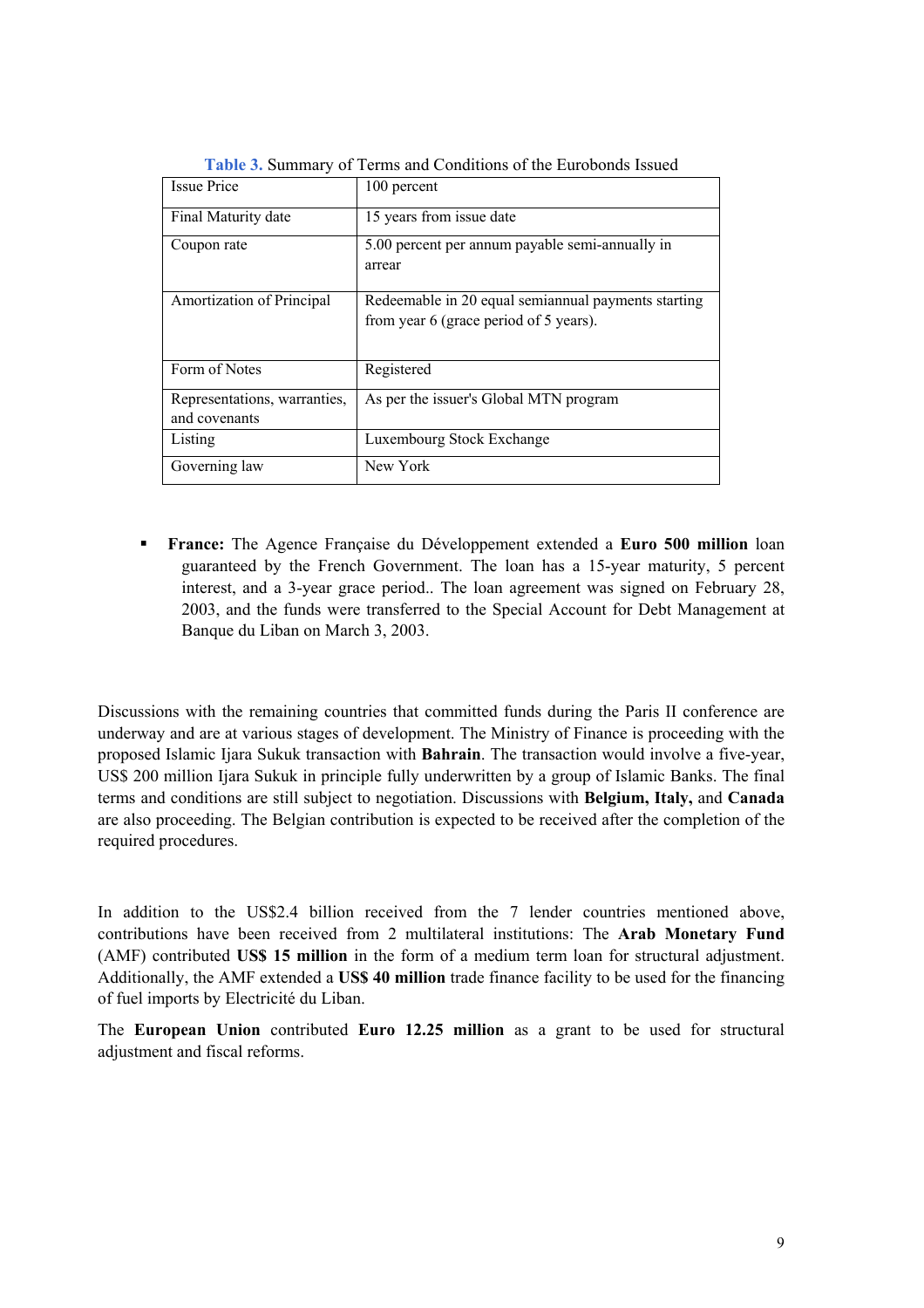The following table presents a summary of the funds received from lender countries:

| <b>Creditor</b>                                                                      | <i><b>Amounts</b></i><br><b>Received</b> | <b>Date of Receipt</b><br>of Funds | <b>Type of Financing</b> | <b>Terms</b>                                                                                                                        |
|--------------------------------------------------------------------------------------|------------------------------------------|------------------------------------|--------------------------|-------------------------------------------------------------------------------------------------------------------------------------|
| Malaysia                                                                             | <b>US\$ 300</b><br>million               | Dec. 27, 2002                      | Eurobonds                | - Issue Price: 100 percent<br>- Final Maturity date: 15 years                                                                       |
| <b>Sultanate of</b><br>Oman                                                          | <b>US\$ 50</b><br>million                | Dec. 30, 2002                      |                          | from issue date<br>- Coupon rate**: 5 % per annum                                                                                   |
| <b>United Arab</b><br><b>Emirates</b>                                                | <b>US\$ 300</b><br>million               | Jan. 15, 2003                      |                          | payable semi-annually in arrear.<br>- Amortization of Principal:<br>Redeemable in 20 equal                                          |
| Kuwait                                                                               | <b>US\$ 300</b><br>million               | Jan. 22, 2003                      |                          | semiannual payments starting<br>from year $6 \text{ (grace period of } 5$<br>years).                                                |
| Kingdom of<br>Saudi Arabia                                                           | <b>US\$700</b><br>million                | Mar. 7, 2003                       |                          | - Representations, warranties, and<br>covenants: As per the issuer's                                                                |
| <b>State of Qatar</b>                                                                | <b>US\$ 200</b><br>million               | May 27, 2003                       |                          | Global MTN program<br>- Listing: Luxembourg Stock<br>Exchange                                                                       |
| France<br>French<br>Treasury $&$<br>Agence<br>Française de<br>Développement<br>(AFD) | <b>US\$ 540</b><br>million*              | Mar. 3, 2003                       | Loan through AFD         | - 15-year maturity<br>- Coupon rate**: 5 % per annum<br>payable semi-annually.<br>- 3-year grace period for principal<br>repayment. |
| <b>Total Lender</b><br>Country<br><b>Contributions</b>                               | US\$ 2,390 million                       |                                    |                          |                                                                                                                                     |

| Table 4. Summary of Lender Country Contributions |  |  |  |
|--------------------------------------------------|--|--|--|
|--------------------------------------------------|--|--|--|

Notes:

\* Counter value of contributions in Euro at USD/Euro 1.08 rate.

 \*\* This coupon rate represents a spread of approximately 85 basis points above 10-year US treasuries at the time of the Paris II conference. This represents a major improvement given that the average cost of the Republic's foreign currency debt was at around 9.2% before Paris II, i.e. a spread of 505 basis points for shorter maturities.

Source: Ministry of Finance

# **Use of Lender Funds:**

As of end-September 2003, the entire US\$ 2.424 billion<sup>5</sup> of the amounts collected from the Paris II lender countries were utilized on a weekly basis to retire market debt denominated in Lebanese Pounds, US Dollars, and Euros, by paying back maturing principal and coupons.

<sup>5</sup> The amount is approximate given the volatility of the Euro/US\$ exchange rate in the calculation of the Euro 500 million contribution of France which was used at different times and at different Euro/US\$ rates.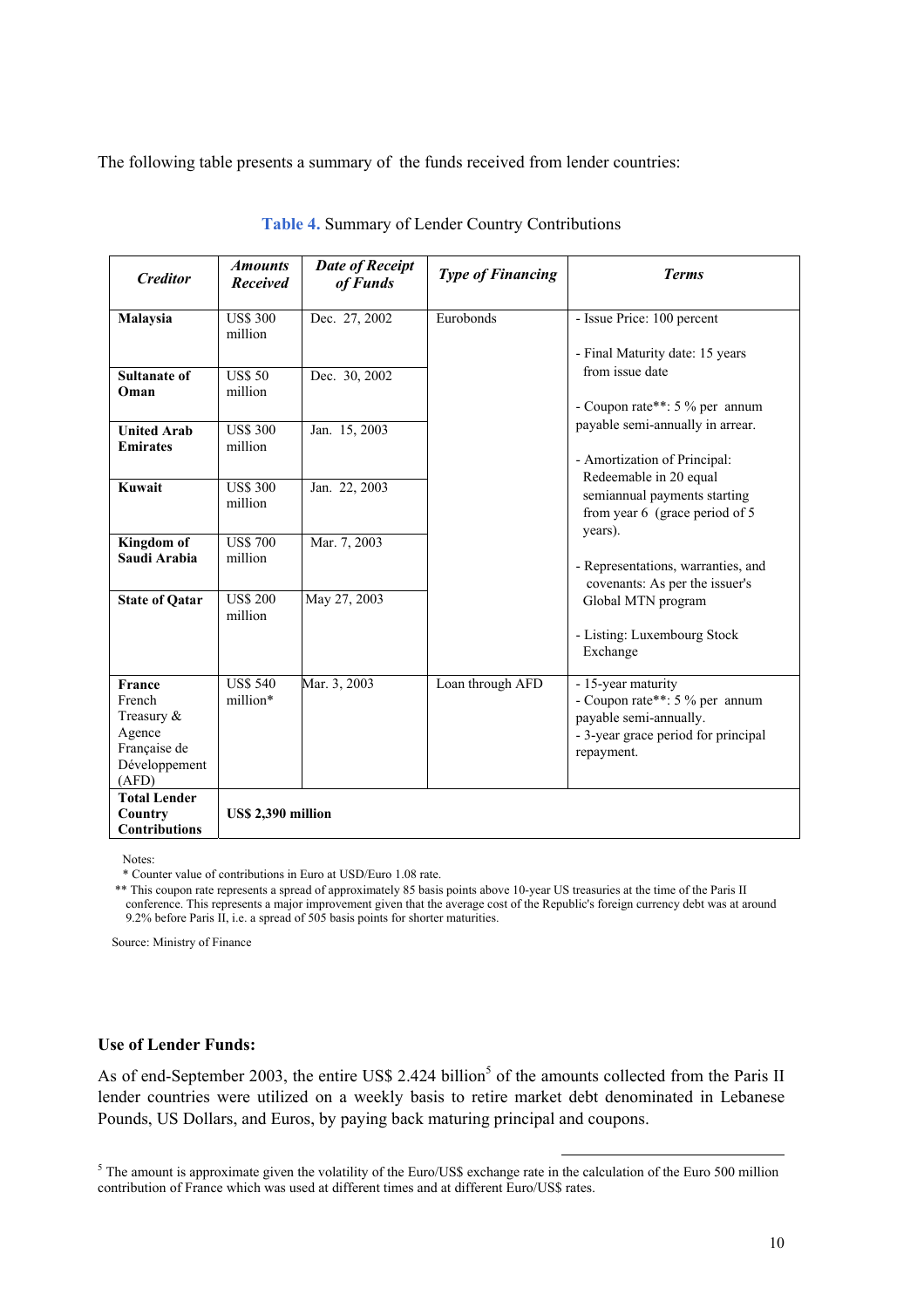The table below summarizes the utilization of the received amounts on a monthly basis since January 2003. Out of the total amounts redeemed, the equivalent of US\$ 1,486 million of principal of Lebanese Pounds Treasury bills, Eurobonds, and concessional loans, in addition to over US\$ 938 million in coupons falling due, were repaid during the period Jan-Sept 2003**.** 

| <b>ACCOUNT</b>                                | <b>SPECIAL ACCOUNT FOR DEBT MANAGEMENT</b>       |                    |                                 |                     |                                     |                 |                                             |                 |
|-----------------------------------------------|--------------------------------------------------|--------------------|---------------------------------|---------------------|-------------------------------------|-----------------|---------------------------------------------|-----------------|
| <b>CURRENCY</b>                               | Lebanese Pound Sub-Account                       |                    |                                 | <b>US\$ Account</b> |                                     |                 | Euro Sub-Account                            |                 |
| <b>USE OF PROCEEDS</b>                        | Retirement of LL Treasury Bills                  |                    | Retirement of US\$<br>Eurobonds |                     | Retirement of<br>Concessional Loans |                 | Retirement of EURO<br>denominated Eurobonds |                 |
|                                               | Amounts in LBP                                   |                    | Amounts in US\$                 |                     |                                     | Amounts in US\$ |                                             | Amounts in EURO |
|                                               | Principal                                        | Coupons            | Principal                       | Coupons             | Principal                           | Coupons         | Principal                                   | Coupons         |
| <b>JANUARY</b>                                |                                                  |                    | 100,000,000                     | 79,611,958          |                                     |                 |                                             |                 |
| <b>FEBRUARY</b>                               | 457,574,630,000                                  | 128, 147, 718, 391 |                                 |                     |                                     |                 |                                             |                 |
| <b>MARCH</b>                                  | 328,033,460,000                                  | 86,565,827,299     |                                 | 77,616,125          |                                     |                 |                                             | 36,177,500      |
| <b>APRIL</b>                                  | 236,487,880,000                                  | 112,187,659,304    | 367,190,000                     | 121,064,010         | 14,459,997                          | 18,555,920      |                                             |                 |
| <b>MAY</b>                                    | 374,437,370,000                                  | 158,820,168,213    |                                 | 60,000,000          |                                     |                 |                                             |                 |
| <b>JUNE</b>                                   |                                                  |                    |                                 | 146,439,875         |                                     |                 |                                             |                 |
| <b>JULY</b>                                   | 117,180,054,779                                  |                    |                                 | 33,630,083          |                                     |                 |                                             |                 |
| <b>AUGUST</b>                                 |                                                  |                    |                                 | 37,968,750          |                                     |                 |                                             |                 |
| <b>SEPTEMBER</b>                              |                                                  |                    |                                 | 1,502,204           |                                     |                 |                                             |                 |
| <b>TOTAL</b>                                  | 1,513,713,394,779                                | 485,721,373,207    | 467,190,000                     | 557,833,005         | 14,459,997                          | 18,555,920      | $\bf{0}$                                    | 36,177,500      |
| <b>GRAND TOTAL (in</b><br>original currency)  | 1,999,434,767,986<br>1,025,023,005<br>33,015,917 |                    |                                 | 36,177,500          |                                     |                 |                                             |                 |
|                                               |                                                  |                    |                                 |                     |                                     |                 |                                             |                 |
| <b>Total Principal</b><br>(expressed in US\$) | 1,485,771,652                                    |                    |                                 |                     |                                     |                 |                                             |                 |
| <b>Total Coupons</b><br>(expressed in US\$)   | 938,387,407                                      |                    |                                 |                     |                                     |                 |                                             |                 |
| <b>GRAND TOTAL</b><br>(expressed in US\$)     | 2,424,159,059                                    |                    |                                 |                     |                                     |                 |                                             |                 |

# **Table 5.** Use of Paris II Lender Country Contributions

Source: Ministry of Finance

.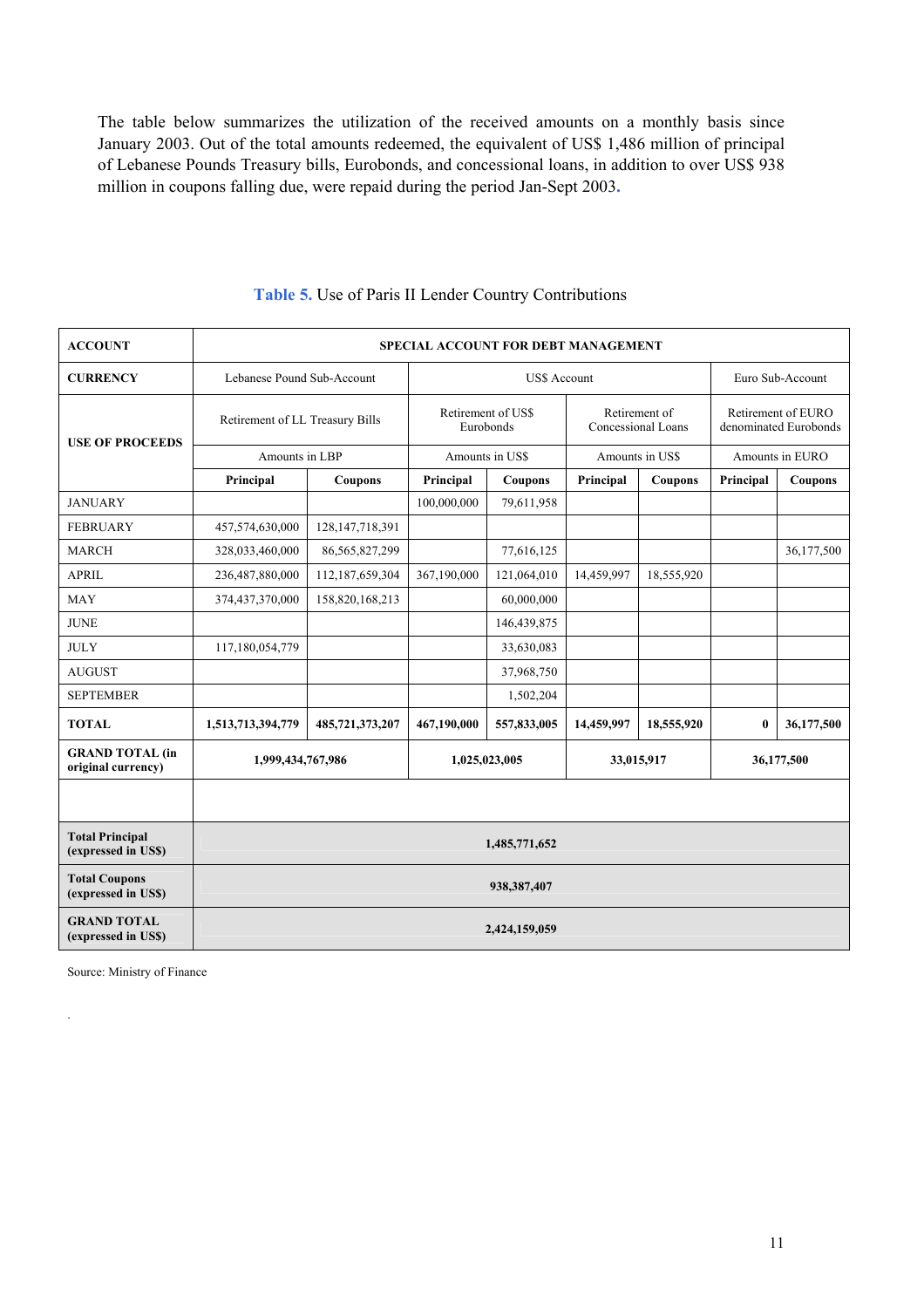### **C. THE SPECIAL SCHEME WITH THE CENTRAL BANK OF LEBANON**

Overall, the BDL scheme involved debt transactions (including cancellation, exchange, and roll over of both local currency and foreign currency debt) **totaling** around **US\$ 4.1 billion.** 

#### **Debt Cancellation:**

By end-December 2002, Banque du Liban (BDL) held a portfolio of Lebanese Pound denominated Treasury bills and Eurobonds worth approximately LL 6,000 billion. A special scheme for the portfolio of the BDL in government securities was concluded on December 31, 2002 whereby the amount of LL 2,700 billion, or the equivalent of **US\$ 1.79 billion** of BDL's 24-month Lebanese Pound Treasury bill portfolio was cancelled against reserves due to the Lebanese Treasury as per Article 115 of the Code of Money & Credit.

## **Debt Exchange:**

An additional LL 1,221 billion of BDL's Lebanese Pound denominated bills along with its Eurobond portfolio (US\$ 1.04 billion) and accrued interest were exchanged into a new **US\$ 1.87 billion**, 15-year, 4 percent Eurobond with a 5-year grace period for principal.

## **Debt Roll Over:**

In addition, and following the Paris II implementation, the equivalent of **US\$ 0.43 billion** of principal and interest on maturing Treasury bills held by BDL were rolled over in July 2003 via a new issue of 5-year, 4% special Treasury bills.

#### **D. THE SPECIAL SCHEME WITH LEBANESE COMMERCIAL BANKS**

As part of the measures adopted to reduce public debt service, and as per the arrangement with the commercial banks, BDL issued on December 16, 2002, circular Nº 8312, pursuant to which most of the banks operating in Lebanon will subscribe to Lebanese Government securities which do not bear interest. These securities have a maturity of two years, with the amount subscribed to by each participating bank equaling 10 percent of the bank's deposits in all currencies as of October 31, 2002. The decision provided the commercial banks with the option to subscribe to the non-interest bearing securities in cash or through the delivery of Treasury bills or Eurobonds previously issued by the Lebanese Republic.

The total contributions to the special scheme amounted to approximately **US\$ 3.6 billion**, of which 85 percent was in the form of cash or near cash securities, i.e. maturing within three months from the date of submission. The exchange operation of Treasury bills and Eurobonds was concluded by end-May 2003, while the execution of the cash portion was extended to August 2003 to better match the cash flow needs of the Treasury (given the comfortable liquidity position of the Treasury resulting from the inflow of the Paris II funds in the first half of the year).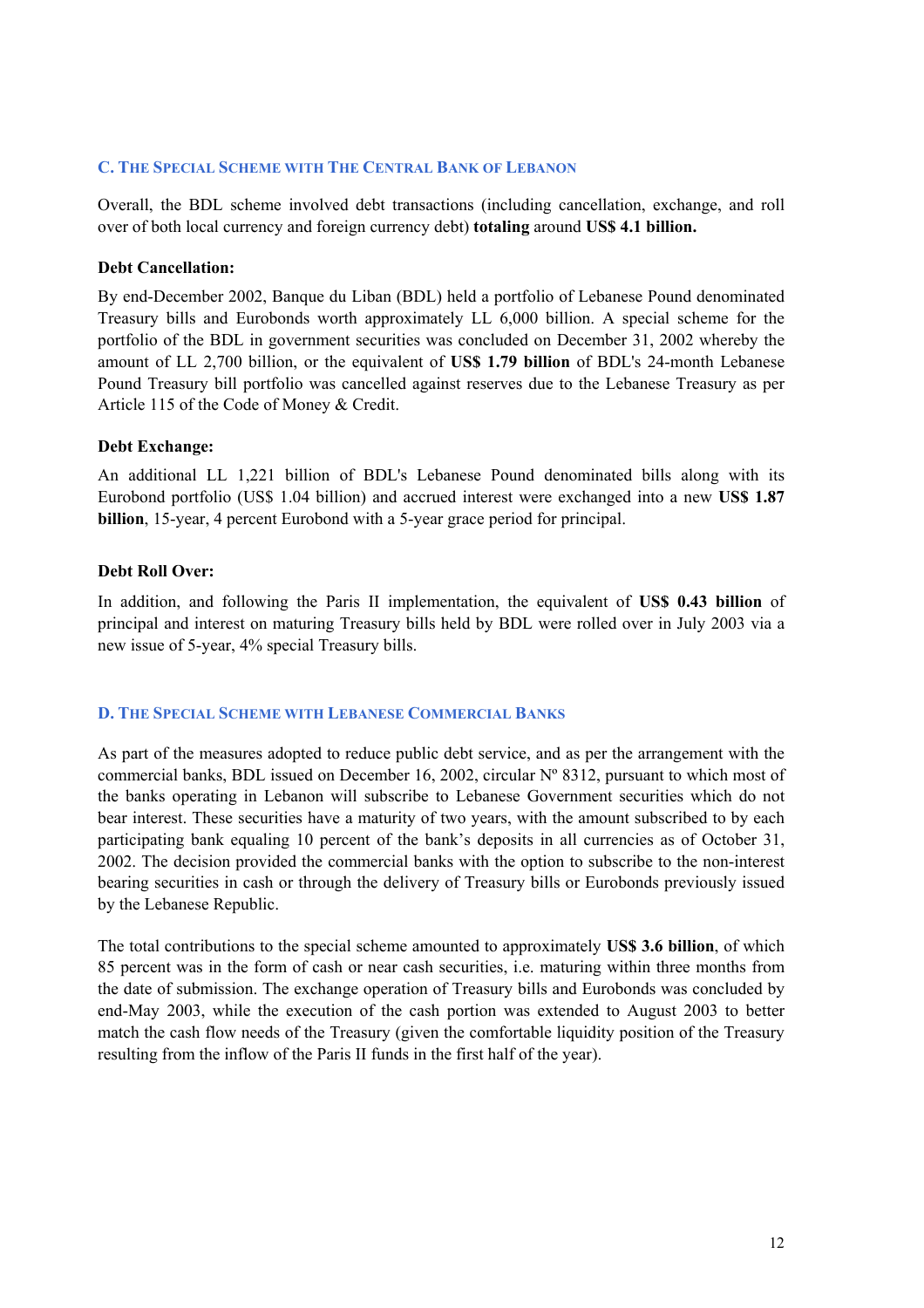|                                                                     | Amount | % of total  |
|---------------------------------------------------------------------|--------|-------------|
| A. CASH OR CASH EQUIVALENT*                                         | 3,051  | 85%         |
| 1. LL Cash**                                                        | 760    | 24%         |
| 2. US\$ Cash**                                                      | 1,986  | 52%         |
| 3. LL denominated T-bills with av. maturity of less than 3 months   | 164    | $5\%$       |
| 4. Eurobonds with av. maturity of less than 3 months                | 141    | $4\%$       |
| <b>B. SECURITIES</b> (Eurobonds with av. maturity of over 3 months) | 546    | 15%         |
| <b>GRAND TOTAL</b>                                                  | 3.597  | <b>100%</b> |

## **Table 6.** Summary of Commercial Banks' Scheme Amounts expressed in US\$ million

Source: Ministry of Finance

Notes: \* Securities with maturities of less than three months as of the date of submission to the special scheme are assumed as near-cash amounts in this table.

\*\* Two-year zero interest Lebanese Pound Treasury bills have been issued for the cash submitted in LL and US\$.

#### **Use of Commercial Banks' Cash Contributions:**

The cash contributions of commercial banks amounted to the equivalent of **US\$ 2.745 billion** during Jan-Aug 2003. These amounts were periodically deposited in a sub-account at the BDL and have been used, alongside the Paris II funds, exclusively to retire, on a weekly basis, the principal and interest of maturing debt.

| <b>ACCOUNT</b>                        |                                 | <b>COMMERCIAL BANKS SPECIAL SCHEME*</b> |  |  |
|---------------------------------------|---------------------------------|-----------------------------------------|--|--|
| <b>CURRENCY</b>                       | Lebanese Pounds                 |                                         |  |  |
| <b>USE OF CASH PROCEEDS</b>           | Retirement of LL Treasury Bills |                                         |  |  |
|                                       | Principal                       | Coupons                                 |  |  |
| <b>JANUARY</b>                        |                                 |                                         |  |  |
| <b>FEBRUARY</b>                       |                                 |                                         |  |  |
| <b>MARCH</b>                          | 73,914,500,000                  | 45,859,912,742                          |  |  |
| <b>APRIL</b>                          | 501,683,070,000                 | 212,728,696,922                         |  |  |
| <b>MAY</b>                            | 686,019,130,000                 | 228,065,618,935                         |  |  |
| <b>JUNE</b>                           | 331,265,050,000                 | 211,510,284,937                         |  |  |
| <b>JULY</b>                           | 998, 151, 805, 221              | 201, 151, 853, 732                      |  |  |
| <b>AUGUST</b>                         | 216,693,180,000                 | 129,875,706,282                         |  |  |
| <b>SEPTEMBER</b>                      | 188,696,690,000                 | 112,075,585,711                         |  |  |
| <b>TOTAL</b> in Lebanese Pounds       | 2,996,423,425,221               | 1,141,267,659,261                       |  |  |
| <b>GRAND TOTAL in Lebanese Pounds</b> | 4,137,691,084,482               |                                         |  |  |
| <b>GRAND TOTAL expressed in USS</b>   | 2,744,737,038                   |                                         |  |  |

Source: Ministry of Finance

Notes:

\* Contributions in the form of securities previously issued by the Lebanese Republic are not included in this table.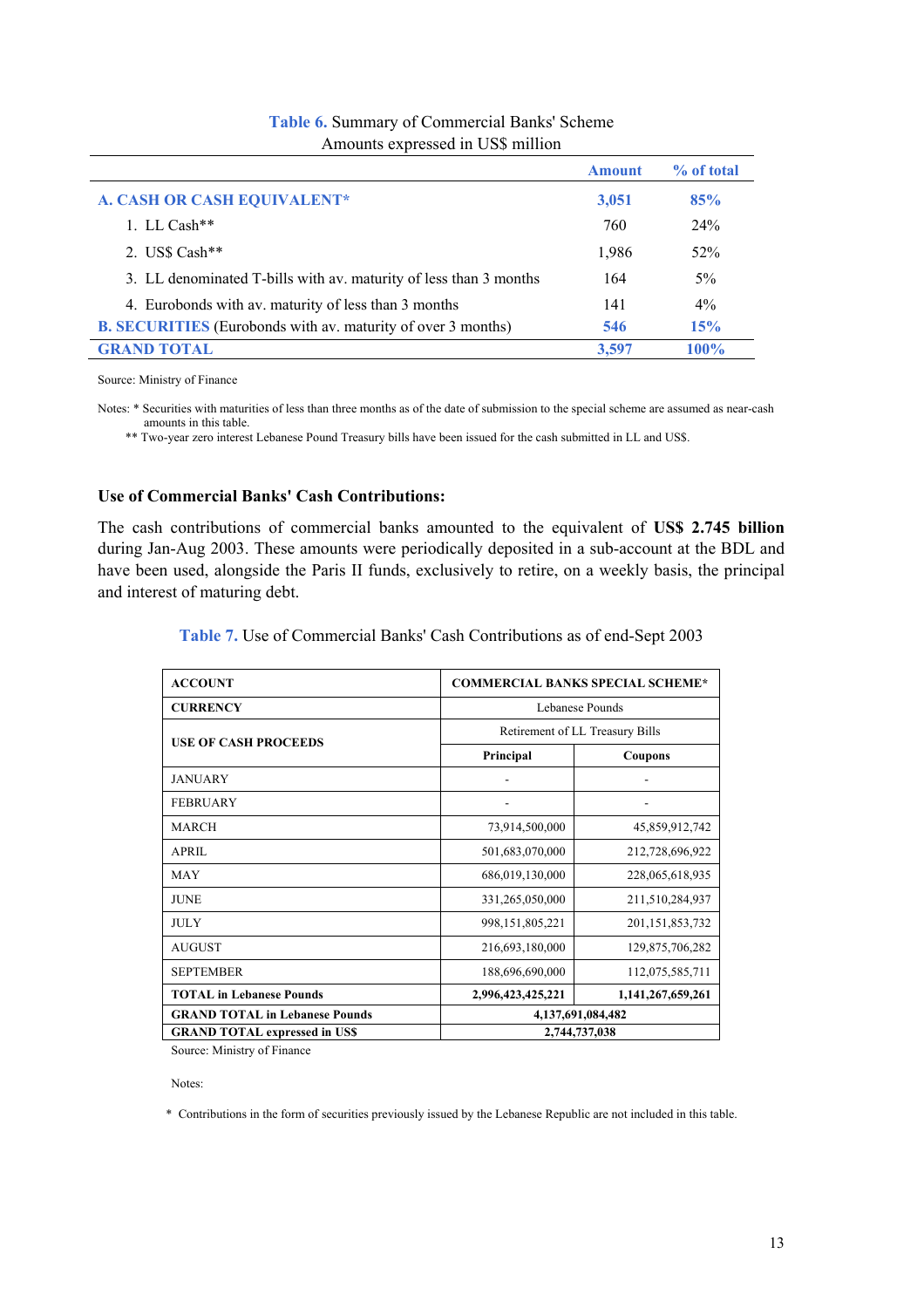# **SECTION II. IMPACT OF PARIS II ON PUBLIC DEBT**

#### **A. PUBLIC DEBT**

**Gross public debt** as of end-October 2003 amounted to LL 49,462 billion, registering an increase of LL 1,221 billion or 2.5 percent over the level as of end-November 2002. This increase in public debt is less than the amount needed to finance the interest that fell due during that period, and the **rate of growth** of the public debt has slowed down drastically over the past year, from an annualized rate of 14.3% for the 11 months of Jan-Nov 2002 to 2.8% for the 11 months of Dec2002-Oct 2003, due to two main reasons:

- 1. The achievement of primary surpluses throughout this period (the primary surplus achieved during the period Dec 2002 -Oct 2003 amounted to LL 744 billion or around 2.7% of GDP), and
- 2. The cancellation of LL 2,700 billion from the Banque du Liban's Treasury bills portfolio at the end of 2002.

The increase in foreign currency debt was larger than that of domestic debt during the period of November 2002- October 2003 due to the issuance of foreign currency debt (Eurobonds and loans) to the Paris II contributing countries and to BDL, the proceeds of which were used mainly to redeem or replace more costly debt denominated in Lebanese Pounds.

**Net public debt**, defined as public debt less public sector deposits, amounted to LL 46,140 billion as of end-October 2003, registering an increase of LL 554 billion or 1.2 percent since end-November 2002.

The composition of public debt improved in the past year. **Market debt**, defined as gross public debt excluding the portfolios of the Banque du Liban, public institutions, bilateral and multilateral loans, and debt issued to the Paris II lender countries, declined by LL 8,302 billion or 15 percent since end-November 2002 and was replaced by debt with a lower cost and longer maturity to reach LL 29,950 billion at end-October 2003, or the equivalent of US\$ 19.9 billion.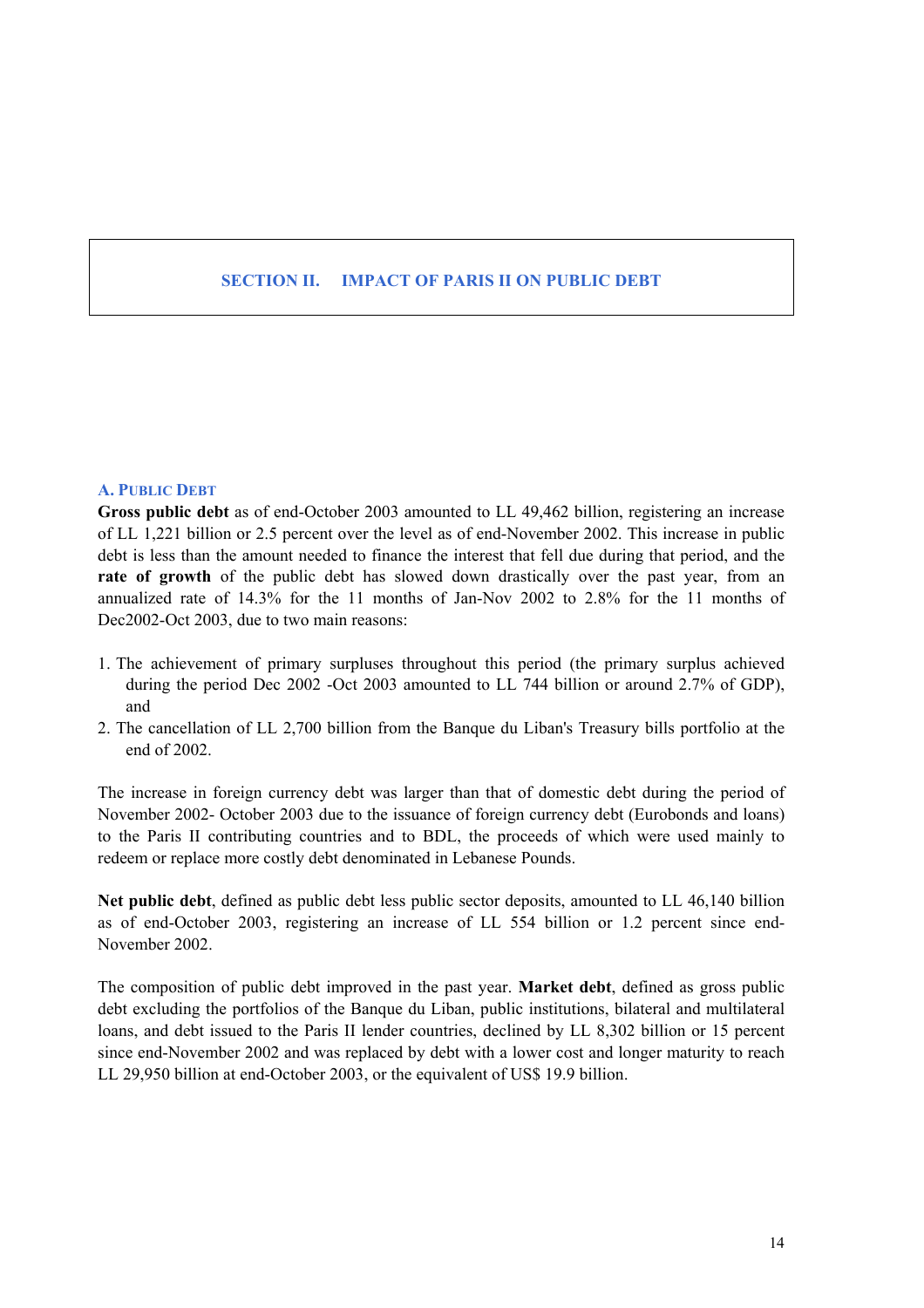| Table 8. Public Debt Outstanding by Holder as of End-October 2003 |
|-------------------------------------------------------------------|
| Amounts expressed in LL billion                                   |

| (Stocks, end of period)                               | 2001   | 2002     |          | 2003   | $\frac{0}{0}$<br>change  |
|-------------------------------------------------------|--------|----------|----------|--------|--------------------------|
|                                                       | Dec-01 | $Nov-02$ | $Dec-02$ | Oct-03 | Oct 03-<br><b>Nov 02</b> |
| <b>Total debt</b>                                     | 42,637 | 48,241   | 47,274   | 49,462 | 2.5%                     |
| <b>Domestic debt</b>                                  | 28,214 | 28,989   | 25,302   | 26,229 | $-9.5%$                  |
| a. Central Bank                                       | 6,251  | 4,619    | 723      | 8,486  |                          |
| o/w Zero interest T-bills                             |        |          |          | 3,508  |                          |
| o/w Special T-bills issued at 4% (issued against CDs) |        |          |          | 4,299  |                          |
| b. Commercial Banks                                   | 15,830 | 17,166   | 17,211   | 12,186 |                          |
| o/w Zero interest T-bills*                            |        |          |          | 880    |                          |
| c. Other Domestic Debt (T-bills)                      | 6,133  | 7,205    | 7,368    | 5,557  |                          |
| o/w Public entities                                   | 2,729  | 3,212    | 3,221    | 2,207  |                          |
| Foreign debt                                          | 14,423 | 19,252   | 21,972   | 23,233 | 20.7%                    |
| a. Bilateral and Multilateral                         | 2,046  | 2,158    | 2,214    | 2,334  | 8.1%                     |
| b. Paris II related FX debt (incl. BDL Ebond)         |        |          | 4,251    | 6,485  |                          |
| c. Market Eurobonds                                   | 11,477 | 16,122   | 14,611   | 12,515 | $-22.4%$                 |
| o/w Zero interest Eurobonds issued to Comm. Bnks      |        |          |          | 1,054  |                          |
| e. Other foreign Debt**                               | 900    | 972      | 896      | 845    | $-13.1%$                 |
| <b>Public sector deposits</b>                         | 1,913  | 2,655    | 2,964    | 3,322  | 25.1%                    |
| Net debt                                              | 40,724 | 45,586   | 44,310   | 46,140 | 1.2%                     |
| Net market debt***                                    | 29,699 | 35,598   | 33,902   | 26,628 | $-25.2%$                 |
| % of Net debt                                         | 72.9%  | 78.1%    | 76.5%    | 57.7%  |                          |
| Gross market debt                                     | 31,612 | 38,253   | 36,866   | 29,950 | $-15.1%$                 |

Source: Ministry of Finance, Banque du Liban

Notes:

l.

\* Includes new Treasury bills issued for existing Treasury bills submitted during Jan-May 2003 in addition to the LL cash tranche of March, July and August 2003. Treasury bills issued in exchange for the LL and USD cash tranches of Jan and Feb in addition to the USD cash tranche of March, July and August 2003 are held by the BDL which has issued zero interest CDs to the commercial banks. The BDL only played an intermediation role in the commercial banks scheme and does not hold any position in net terms.

\*\* Includes accrued interest and foreign currency private sector loans.

\*\*\*Net market debt equals net debt (gross public debt less public sector deposits) less the portfolios of the BDL, NSSF, bilateral and multilateral loans, and Paris II related debt.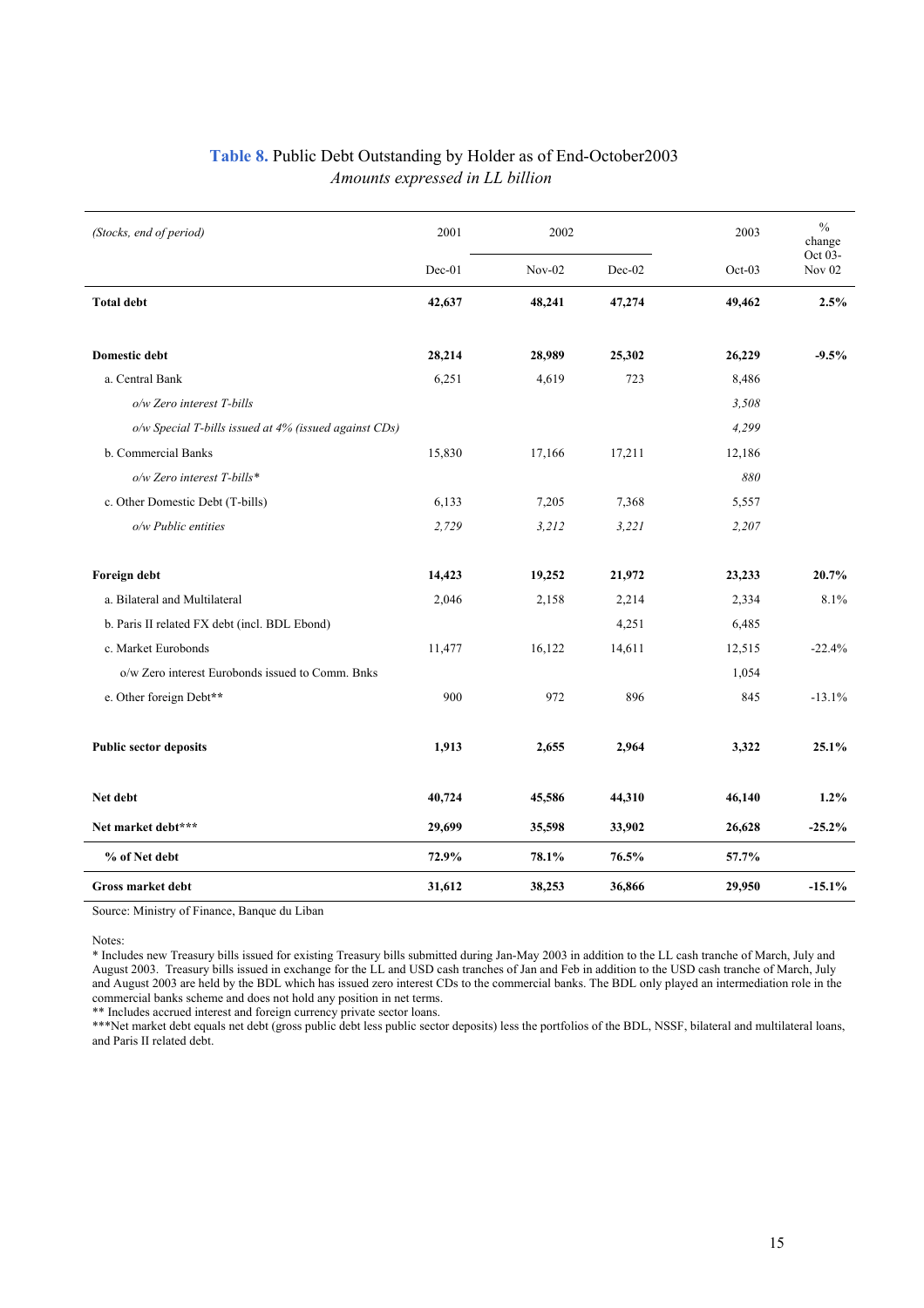#### **B. COST OF PUBLIC DEBT**

As a result of the implementation of the Paris II financial package (from lender countries, BDL, and commercial banks), the overall weighted average cost of total public debt outstanding (domestic and foreign combined) declined by 361 basis points, from 11.97 percent in November 2002 (at the time of the Paris II conference) to 8.36 percent as of the end of November 2003. The overall average cost of outstanding domestic debt declined by 459 basis points from 13.82 percent to 9.23 percent and the overall average cost of outstanding foreign debt declined by 181 basis points from 9.21 percent to 7.39 percent during the same period.

| <b>Table 9. Overall Weighted Average Cost of Outstanding Public Debt</b> |          |                             |                                |                                 |  |
|--------------------------------------------------------------------------|----------|-----------------------------|--------------------------------|---------------------------------|--|
|                                                                          | Date     | <b>TOTAL</b><br><b>DEBT</b> | <b>DOMESTIC</b><br><b>DEBT</b> | FOREIGN<br><b>CURRENCY DEBT</b> |  |
| Before Paris II                                                          | $Nov-02$ | $11.97\%$                   | 13.82%                         | 9 2 1 %                         |  |
| After Paris II                                                           | $Nov-03$ | $8.36\%$                    | 9.23%                          | 7.39%                           |  |
| Change                                                                   |          | $-3.61$                     | $-4.59$                        | $-1.81$                         |  |

The weighted average **cost of new financing** raised in 2003 (up till end November 2003) dropped substantially to around **3.7%.**

#### **C. EVOLUTION OF INTEREST RATES**

The financial markets have reacted favorably to the outcome of the Paris II conference. Most interest rates on public debt recorded a substantial drop while the value of Lebanese Republic securities increased as described below.

#### **Interest Rates on Lebanese Pound Treasury Bills:**

Primary market interest rates on Lebanese Pound Treasury Bills of all categories have declined by more than 30 percent following the Paris II conference, and the yield curve flattened between the 12 and 24-month maturities. The issuance of T-bills was halted for 9 months (February-November 2003) given the liquidity provided by the Paris II package. In November 2003, the Ministry of Finance resumed its Treasury Bill issuances, and the yields dropped further. The yield curve was also extended with the introduction of the longer 3-year maturity Treasury bills.

| <b>Table 10.</b> Evolution of Primary Market Treasury Bill Yields |                                           |                                                 |                                     |  |
|-------------------------------------------------------------------|-------------------------------------------|-------------------------------------------------|-------------------------------------|--|
|                                                                   | <b>Pre-Paris II</b><br>(End-October 2002) | <b>Post-Paris II</b><br>(January/February 2003) | <b>November</b><br>$24^{th}$ , 2003 |  |
| 3-months T-bills                                                  | 11.18%                                    | 6.96%                                           | 5.37%                               |  |
| 6-months T-bills                                                  | $12.12\%$                                 | 8.18%                                           | $6.55\%$                            |  |
| 12-months T-bills                                                 | 13.43%                                    | 9.13%                                           | $6.89\%$                            |  |
| 24-months T-bills                                                 | 14.64%                                    | 9.41%                                           | 7.84%                               |  |
| 36-months T-bills<br>$\alpha$ are $\alpha$ $\alpha$               |                                           |                                                 | 8.66%                               |  |

Source: Ministry of Finance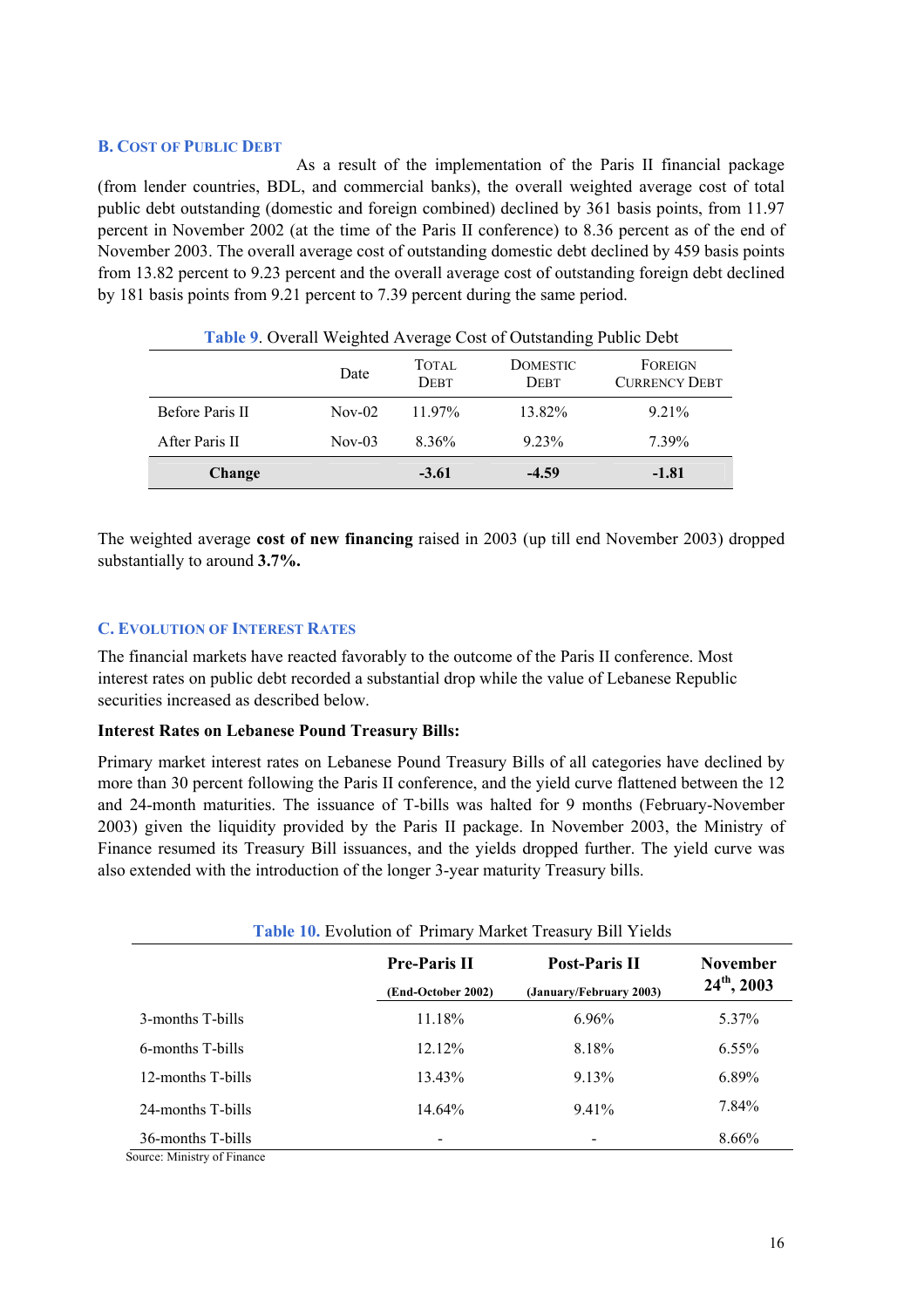#### **Yields on Foreign Currency Eurobonds:**

The yields and prices of all outstanding Eurobond issues of the Republic marked a substantial improvement following Paris II. Since January 30, 2003, all maturities have been trading above par.

|                |                 |                  | 2002             |                  | 2003             |
|----------------|-----------------|------------------|------------------|------------------|------------------|
|                | <b>Maturity</b> | Sept. 9          | <b>Nov. 25</b>   | <b>Jan. 10</b>   | Dec. 19          |
| Coupon<br>Rate | Date<br>(mm/yy) | <b>Mid Price</b> | <b>Mid Price</b> | <b>Mid Price</b> | <b>Mid Price</b> |
| 81/2           | 03/04           | 94.00            | 97.75            | 100.00           | 101.38           |
| 91/2           | 12/04           | 96.50            | 98.75            | 102.50           | 104.00           |
| 93/8           | 06/05           | 92.00            | 95.50            | 102.00           | 106.47           |
| 83/4           | 09/05           | 87.50            | 93.00            | 100.00           | 105.25           |
| 97/8           | 04/06           | 88.50            | 95.00            | 102.50           | 108.00           |
| 8 5/8          | 10/07           | 80.00            | 86.50            | 99.00            | 105.25           |
| 101/8          | 08/08           | 83.00            | 89.00            | 102.00           | 110.00           |
| 101/4          | 10/09           | 80.50            | 90.00            | 102.00           | 110.75           |

**Table 11.** Secondary Market Prices of Selected USD Denominated Eurobonds of the Lebanese Republic

Source: Morgan Stanley



# **Chart 1.** Evolution of Mid-Yields of Selected USD Denominated Eurobonds of the Lebanese Republic

Source: Ministry of Finance and Morgan Stanley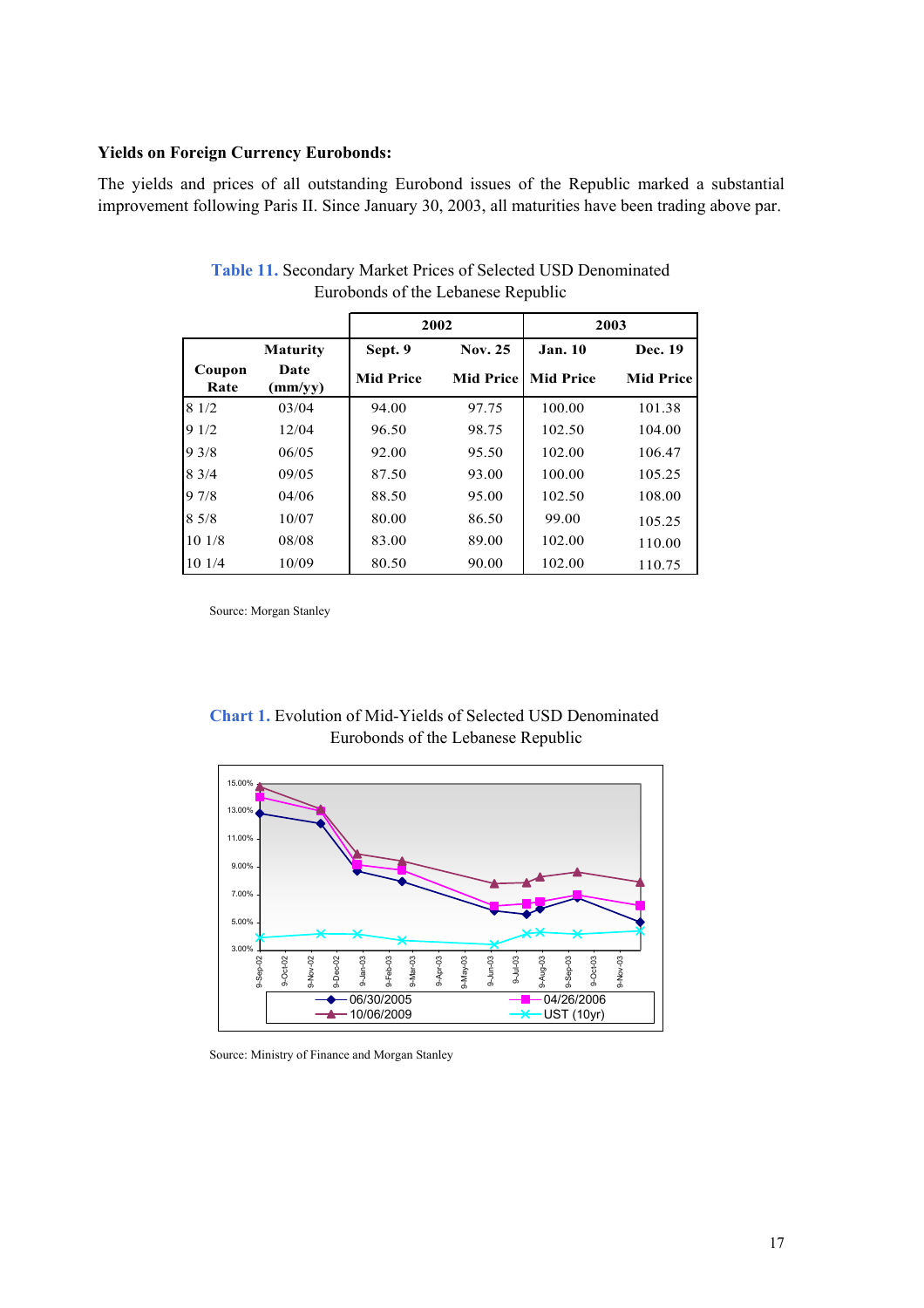# **SECTION III. RECENT ECONOMIC DEVELOPMENTS SINCE PARIS II**

#### **A. MONETARY DEVELOPMENTS**

#### **Foreign Exchange Reserves:**

The Central Bank continued to build up its foreign exchange reserves which reached US\$ 10.4 billion (gross excluding gold) at end-October 2003, compared to US\$ 3.5 billion before the Paris II Conference at end-October 2002.

#### **Money Market Rates:**

Short-term money market rates decreased sharply after Paris II. BDL cut the rate on the 45 days CDs to 4.50 percent as of end-May 2003 from a level of 9.50 percent during November 2002. This rate dropped further in November 2003 to 4.40 percent.

| Length of<br>Maturity* | <b>End-October 2002</b> | End-December 2002 | <b>October/November 2003</b> |
|------------------------|-------------------------|-------------------|------------------------------|
| 45 Days                | $9.50\%$                | 6.75%             | 4.40%                        |
| 60 Days                | 10.25%                  | $7.50\%$          | 4.89%                        |
| 6 Months               | 11.15%                  | 8.75%             | $6.36\%$                     |
| 1 Year                 | 11.90%                  | 9.15%             | $7.00\%$                     |
| 2 Years                |                         |                   | $8.00\%$                     |
| 3 Years**              | $\,$                    |                   | $9.00\%$                     |
| 5 Years                |                         |                   | 9.25%                        |

#### **Table 12.** Comparison of Certificate of Deposit Yields

Source: Banque du Liban

Notes: \* Two, three and five year maturity CDs were introduced in 2003.

\*\* Following QI 2003, BDL began issuing a portion of its Lebanese Pounds 3 year CDs at a discount, in return for US dollars at a rate of 12%. These CDs are not taken into consideration in the calculation of the yields.



#### **Chart 2.** Evolution of CD Yields

Source: Banque du Liban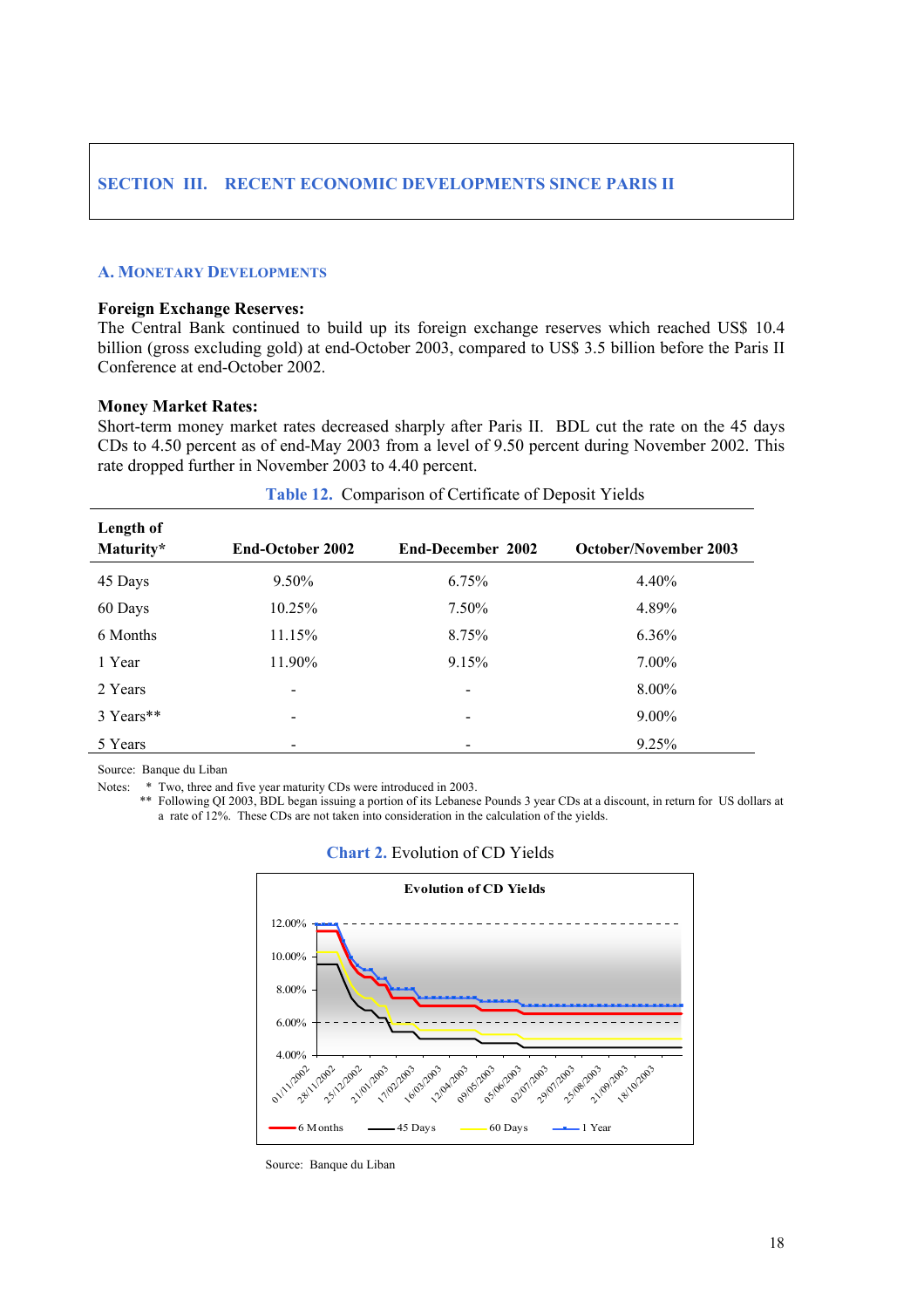### **Lending Rates:**

Average lending rates in Lebanese Pounds decreased by around 430 basis points between October 2002 and September 2003 while lending rates in USD decreased by 110 basis points for the same period.

|                  | <b>LL Lending Rates</b> | <b>US\$ Lending Rates</b> |
|------------------|-------------------------|---------------------------|
|                  |                         | in percent                |
| October 2002     | 16.32                   | 9.74                      |
| November 2002    | 16.11                   | 9.69                      |
| December 2002    | 16.10                   | 9.62                      |
| January 2003     | 15.39                   | 9.44                      |
| February 2003    | 15.40                   | 9.48                      |
| March 2003       | 15.01                   | 9.34                      |
| April 2003       | 14.53                   | 9.22                      |
| May 2003         | 14.74                   | 9.11                      |
| June 2003        | 13.43                   | 9.13                      |
| <b>July 2003</b> | 12.96                   | 8.95                      |
| August 2003      | 12.78                   | 8.95                      |
| September 2003   | 12.04                   | 8.63                      |

|  |  | <b>Table 13.</b> Average Lending Rates |  |  |
|--|--|----------------------------------------|--|--|
|--|--|----------------------------------------|--|--|

Source: Banque du Liban

#### **Deposit Rates**:

Average deposit rates in LL decreased by 270 basis points between October 2002 and September 2003 while deposit rates in USD decreased by 70 basis points for the same period*.* 

|                  | <b>LL Deposit Rates</b> | <b>US\$ Deposit Rates</b> |
|------------------|-------------------------|---------------------------|
|                  |                         | in percent                |
| October 2002     | 10.65                   | 4.20                      |
| November 2002    | 10.44                   | 4.14                      |
| December 2002    | 9.83                    | 4.00                      |
| January 2003     | 9.27                    | 3.80                      |
| February 2003    | 8.68                    | 3.77                      |
| March 2003       | 8.73                    | 3.74                      |
| April 2003       | 8.51                    | 3.64                      |
| May 2003         | 8.23                    | 3.47                      |
| June 2003        | 8.30                    | 3.53                      |
| <b>July 2003</b> | 8.08                    | 3.54                      |
| August 2003      | 7.93                    | 3.48                      |
| September 2003   | 7.93                    | 3.48                      |

| <b>Table 14. Average Deposit Rates</b> |  |
|----------------------------------------|--|
|----------------------------------------|--|

Source: Banque du Liban

### **Dollarization:**

The dollarization rate of commercial banks deposits declined substantially since the Paris II Conference. As of end-October 2003, it stood at 66.3 percent compared to 71.6 percent as of end-October 2002.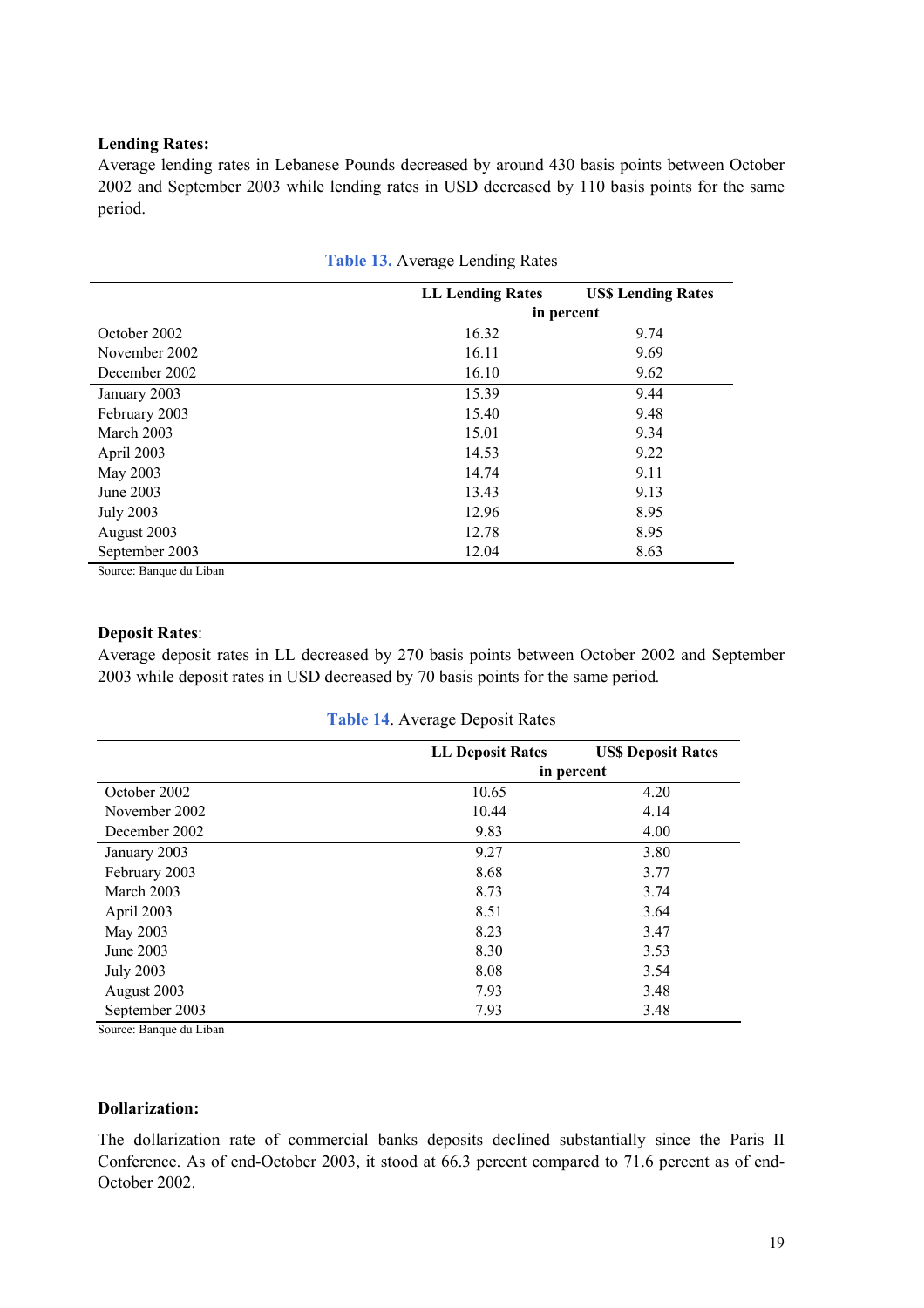## **Balance of Payments:**

Following the Paris II conference, capital inflows increased due to Paris II proceeds as well as private capital inflows. Consequently the balance of payments registered a marked improvement with a surplus of US\$ 3.34 billion for the first 10 months of 2003, compared to a US\$ 0.32 billion for the same period of 2002.



**Chart 3.** Evolution of the Balance of Payments

Source: Banque du Liban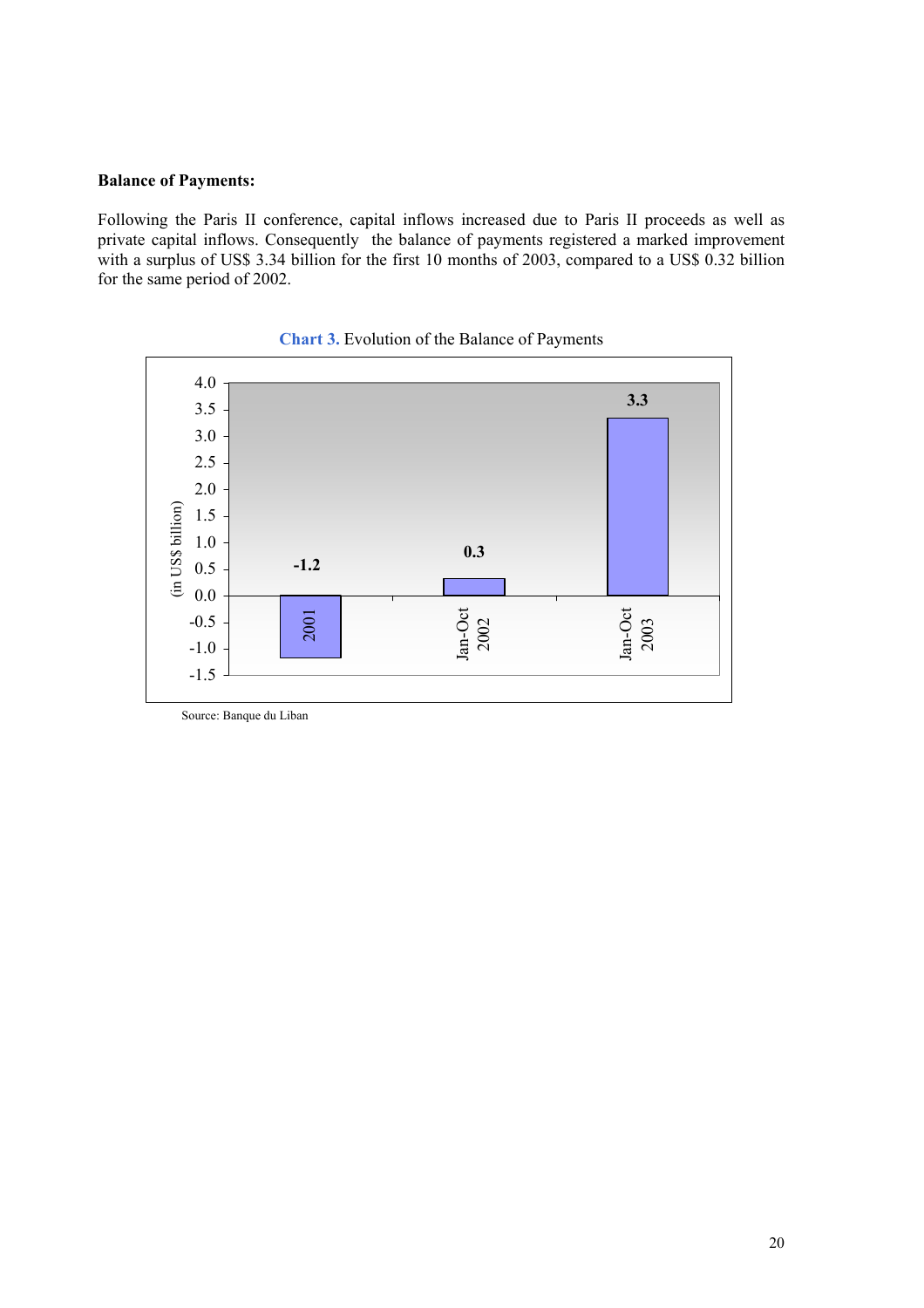### **B. FISCAL DEVELOPMENTS**

### **Progress on Fiscal Reforms:**

The Government's program of fiscal reforms was strengthened in 2003 in order to increase the level of the primary budget surplus by further controlling expenditures and increasing revenues through new tax measures. Among the main successes of this program is the introduction of the **Value Added Tax** in February 2002 that resulted in a marked increase in revenues. The Government is also preparing for the introduction of the **General Income Tax** in 2005. In addition, the program involves complementary fiscal reforms and financial consolidation summarized below. The success of these fiscal reforms, however, will hinge on the implementation of other prerequisite reforms detailed in the documents presented at the Paris II Conference.

The following include some of the major revenue enhancing developments for 2002 and 2003:

- o The introduction of a new **5% tax on interest generating income** in all currencies, which generated since its effective implementation date in February 2003 LL 95 billion by end-September 2003.
- o The establishment of a **Large Taxpayers Unit** (LTU) in order to audit and review large taxpayers' income tax declarations, and hence expand the audit capacity at the Ministry of Finance.
- o The modernization of the **Deduction At Source on Salaries** (DASS, Title II of the Income Tax Law) administration by creating a reliable and exhaustive database covering the active and retired labor force in both the private and public sectors. This is in addition to the increase in the frequency of tax filing and payment from semi-annually to quarterly resulting in lower tax arrears.
- o The lowering of the mandatory **VAT threshold** from the current minimum annual turnover of LL 500 million to LL 300 million which came into effect in April 2003.
- o The increasing in some **fees** including fixed phone line fees (monthly subscriptions and fees per minute), and road usage fees.
- o The installment of **outstanding tax regularization** dues pursuant to the tax amnesty law ratified in December 2002 through payments to be made during 2002-2005. The total sums due amount to LL 162 billion out of which LL 94 billion were collected in 2002 and the remaining will be paid in installments through 2005.

In addition to the above mentioned revenue enhancing measures, the Ministry of Finance is currently implementing a number of fiscal reform projects which will lead toward rationalization of expenditures. These projects include:

- o **Expenditures and treasury management reforms,** which consist mainly of the following projects: **-** Social Expenditure Rationalization (20/20 Project)
	- Public Expenditures Rationalization
	- Modernization of the Government Payment Systems
	- Budget and Accounting Reform
	- Treasury Management Reform (integrated treasury system)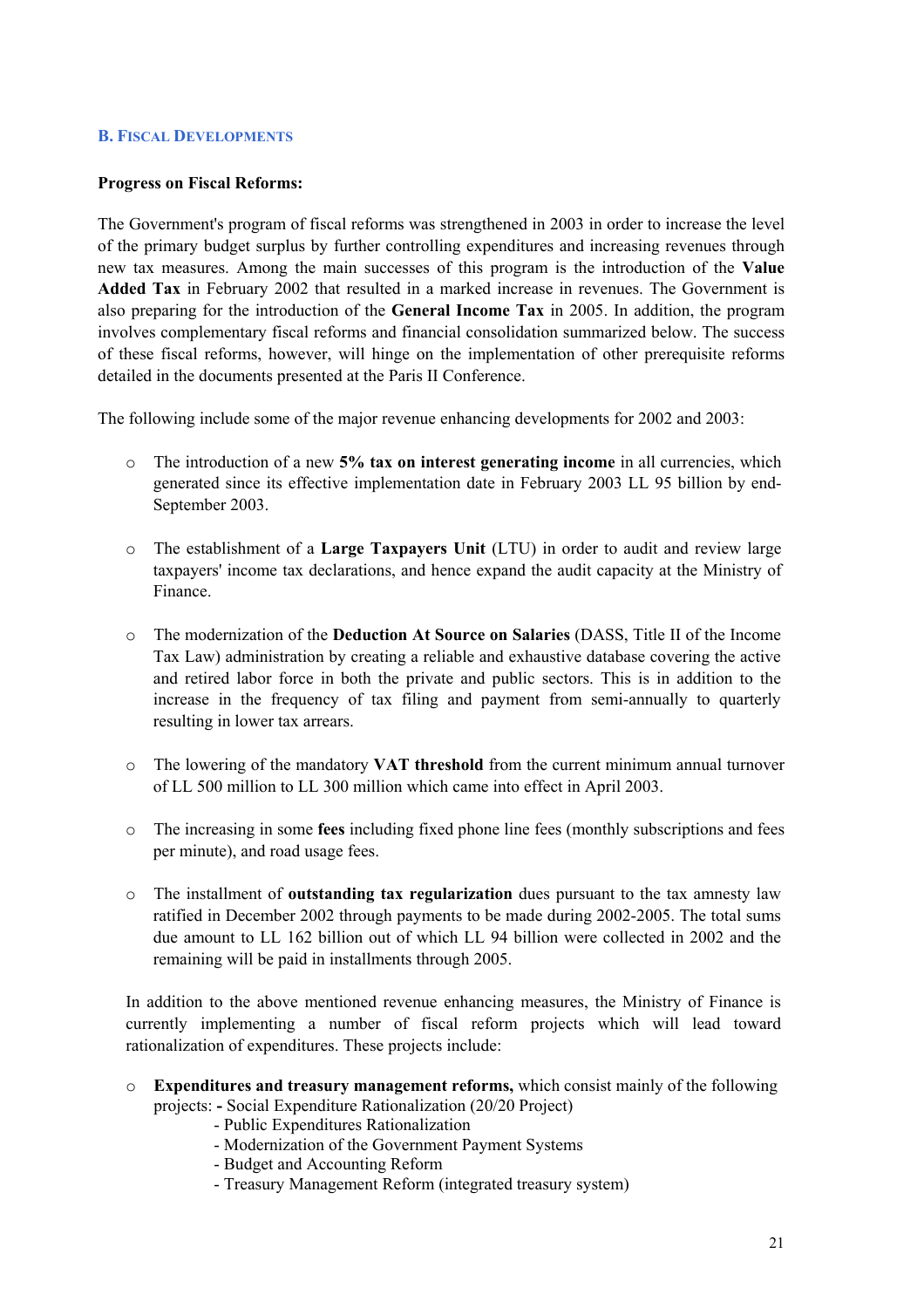o **Public pension system** reform, through various initiatives: restructuring of pension department at MOF, automation of payment of pension, actuarial assessment and analysis of contingent liabilities of public pension, and adjustment of legal framework for public pension system.

#### **Fiscal Performance:**

As an indication of the improved fiscal performance in 2003, the **primary surplus** reached LL 710 billion for Jan-Oct 2003, or double the amount achieved during the same period of the previous year, while the **budget deficit** recorded a 13 percent decrease. This improved budgetary performance when compared to Jan-Oct 2002 stems from a 13 percent increase in **revenues** which more than offset the additional spending (inclusive of debt service). **Debt service** during the first 10 months of 2003 increased by LL 193 billion compared to the same period of 2002 mainly because the bulk of interest expense was still based on the debt committed prior to the debt reprofiling that took place after Paris II (re-profiling was not done in a one-shot transaction and was implemented at various stages throughout 2003). On a cash flow basis, the full impact of the debt re-profiling measures (replacing high cost debt with debt at lower cost) will be apparent in 2004 and thereafter. The re-profiling of debt generated cost savings of close to LL 800 billion for 2003 (as compared to what debt service would have been had there not been any re-profiling).

**Treasury payments** during Jan-Oct 2003 recorded a 10 percent increase over Jan-Oct 2002, mainly due to an increase in payments to Electricité du Liban (from LL 220 billion to LL 373 billion) and in the spending from previous years' budgets (from LL 458 billion to LL 553 billion). The **total deficit** amounted to LL 3,308 billion for Jan-Oct 2003, representing a 4.7 percent improvement over the Jan-Oct 2002 level.

| Amounts expressed in LL billion                                |                       |                      |                     |                         |
|----------------------------------------------------------------|-----------------------|----------------------|---------------------|-------------------------|
|                                                                | 2002<br>Jan-Oct       | 2003<br>Jan-Oct      | change<br>2002-2003 | $\frac{0}{0}$<br>change |
| Budget revenue                                                 | 4,543                 | 5,208                | 665                 | 14.6%                   |
| Budget expenditures                                            | 7,071                 | 7,417                | 346                 | 4.9%                    |
| o/w Debt service                                               | 3,825                 | 4,018                | 193                 | 5.0%                    |
| <b>Budget (deficit)/surplus</b><br>in % of budget expenditures | $-2,528$<br>$-35.8\%$ | $-2,209$<br>$-29.8%$ | 319                 | $-12.6%$                |
| <b>Budget primary (deficit)/surplus</b>                        | 1,297                 | 1,809                | 512                 | 39.5%                   |
| in % of budget expenditures                                    | 18.3%                 | 24.4%                |                     |                         |
| Treasury receipts                                              | 386                   | 369                  | $-17$               | $-4.4%$                 |
| Treasury payments                                              | 1,330                 | 1,469                | 139                 | 10.5%                   |
| Total budget and treasury receipts                             | 4,930                 | 5,578                | 648                 | 13.1%                   |
| Total budget and treasury payments                             | 8,401                 | 8,886                | 485                 | 5.8%                    |
| Total cash (deficit)/surplus                                   | $-3,471$              | $-3,308$             | 163                 | $-4.7%$                 |
| in % of total expenditures                                     | $-41.3%$              | $-37.2%$             |                     |                         |
| Primary (deficit)/surplus                                      | 354                   | 710                  | 356                 | 100.6%                  |
| in % of total expenditures                                     | 4.2%                  | 8.0%                 |                     |                         |

**Table 15.** Summary of Fiscal Performance

Source: Ministry of Finance (MOF), Directorate General of Finance (DGF)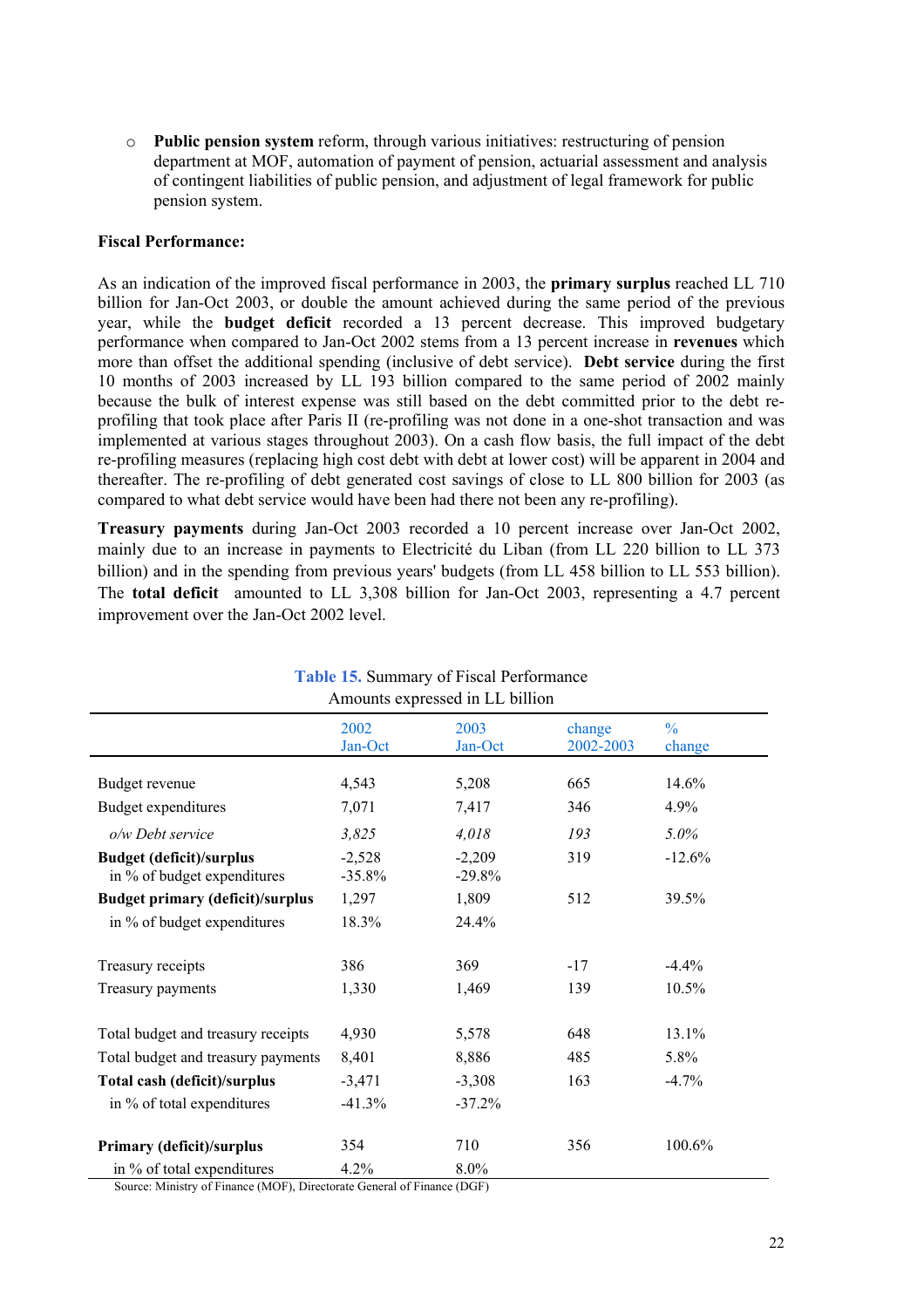#### **C. PRIVATIZATION / SECURITIZATION**

#### **Mobile Telecommunication Sector:**

In June 2002, Parliament passed a law authorizing and regulating the sale of two licenses for the provision of mobile telephony services (limited to GSM and GPRS) in Lebanon for a 20 year term and the sale of related assets which were held by the existing operators of the mobile networks. This law authorizes qualified bidders to submit offers for one or more of the following :

- the first option authorizes bidders to submit a cash offer on the basis that the Government retains 40% of the revenues from domestic calls and all other services provided to customers and 100% of the revenues from international calls;
- the second option authorizes bidders to submit a cash offer on the basis that the Government shall not retain any portion of the revenues from domestic calls and other services provided to customers while retaining 100% of the revenues from international calls;
- the third option authorizes bidders to submit an offer for the management of the mobile networks for a period of up to three years; the Government has indicated that it would consider this option only in the case where it is not satisfied with the results of the other options.

On August 31, 2002, the status of the mobile phone operators was changed from a BOT to a management contract, namely the Network Custody and Operation Contract. Starting September 1, 2002, revenues from the mobile phone sector were totally transferred to the Treasury. Moreover, by virtue of the Council of Ministers' resolution dated January 29, 2003, the Government settled the net book value of the two companies assets and all incidental costs incurred due to early termination of their contracts.

The Government has already launched the tender process for the two mobile businesses. The process was conducted with the assistance of an investment bank and other specialists. The Higher Privatization Council "HPC" - after consulting with the Technical Committee which valuated the financial offers of the participants along with HSBC- released the names of companies that are eligible to participate in the two auctions, the first being the sale of the two licenses and the second being the awarding of management contracts for the two existing networks (this will come as an alternative in case the financial offers submitted by potential buyers are declined).

In September 2003, mobile licenses were extended for an additional 4 months, while the mobile licenses auction bidding process was launched. The five qualified bidders were given access to the Data Rooms and are reviewing the transaction documents before submitting their offers.

#### **Fixed Telecommunication Sector:**

The privatization of the fixed telecommunication sector is also progressing. The legal framework and the audit compilation required for the consolidation of functions related to the transfer of fixed line services into a new company (Liban Telecom) are being prepared. An auction is expected to be launched in 2004 permitting the sale of 40% of Liban Telecom's shares.

#### **Electricity Sector:**

In September 2002, Parliament passed a law regulating the electricity sector which, among other matters, provides for the establishment of an independent regulator, the separation of production, transmission and distribution activities, and the creation of a commercial public corporation responsible for the production and distribution activities. The shares of this company would be initially owned by the Government and subsequently transferred (up to 40%) to a strategic partner.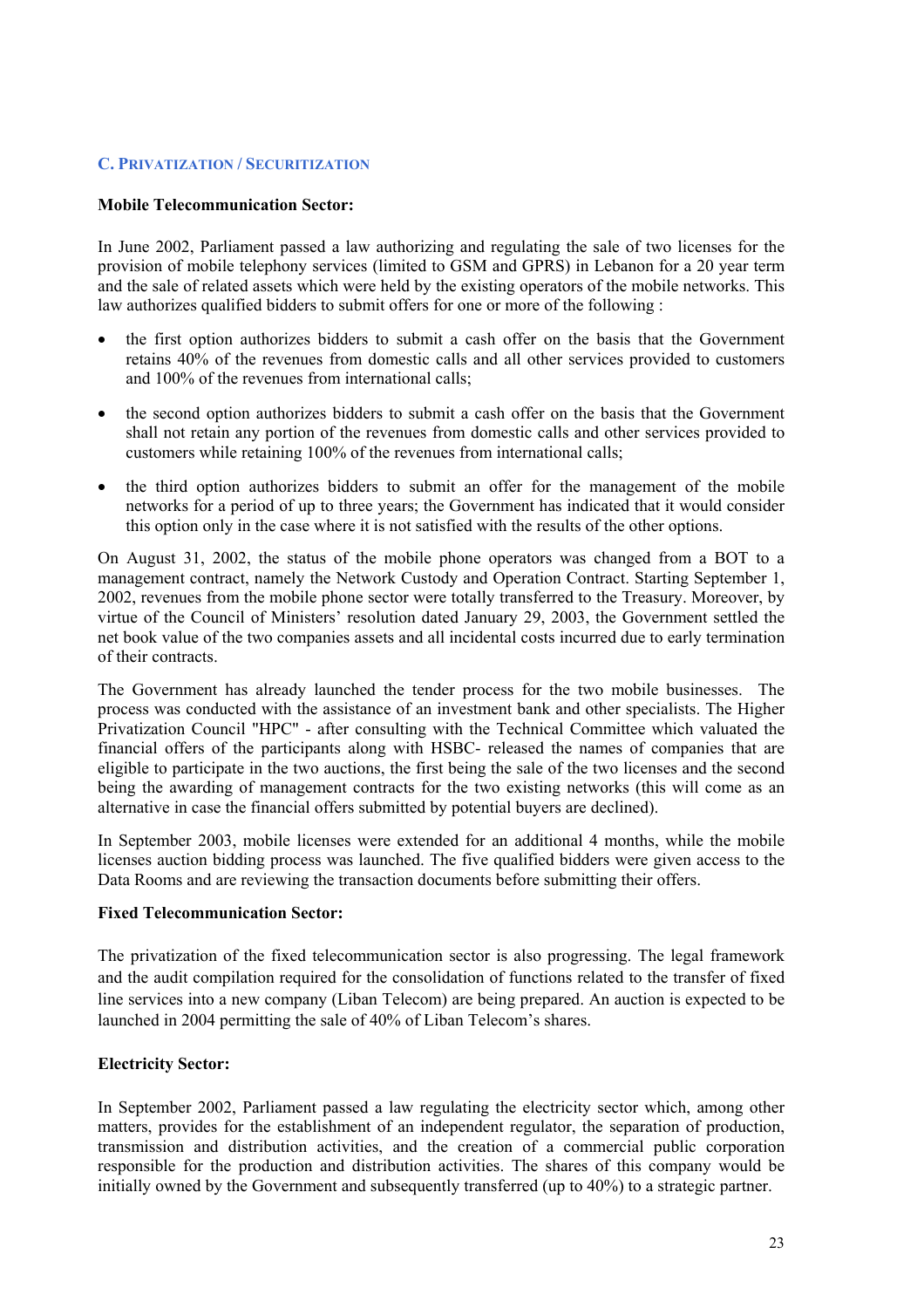As for the transmission company, its management will be solely transferred to the private sector through a management contract.

In the interim, the Government has appointed an investment bank and other specialists to assist in the sector's privatization and has received interest from 20 potential investors/ operators pursuant to a call for expression of interest launched in October 2002.

#### **Water sector:**

A draft law regulating the water sector is in the process of being prepared by the Government for submission to Parliament. Work on the privatization of this sector has commenced, with the Government appointing an investment bank and other specialists to assist in the privatization.

#### **Securitization:**

Following its desire to reduce borrowing costs and its debt levels, the Government submitted to Parliament a law authorizing the Government to engage in securitization transactions and mandating that the Government deposits in a special account at the Central Bank, dedicated to the payment, management and reduction of public debt, the proceeds of any securitization transaction, as well as the revenues derived by the Government from specific sectors, such as telecommunications, tobacco, Casino du Liban and others. Parliament adopted this law in June 2002.

The Government has announced its intention to securitize customs revenues from the importation of tobacco products into the Republic and has appointed two investment banks to arrange this transaction. As such, the structure and the legal documentation have been finalized, the Paying and Listing Agent has been appointed, and the rating agency has been selected. Additionally, a new Customs Duties Draft Law authorizing the payment by the international tobacco companies of customs duties in U.S. dollars and into an off-shore account was submitted to the Council of **Ministers** 

#### **D. REAL ECONOMY DEVELOPMENTS**

As a result of the positive atmosphere after Paris II, the first nine months of 2003 witnessed a **growth in economic activity**. Though no direct statistics measuring economic growth are available, some macro-economic indicators are a good reflection of economic activity, and show an improvement in 2003.

- **EX** The **coincident indicator**, a BDL index composed of money stock, trade, passengers' flows, cleared checks, and electricity production fluctuations, increased by 6.2 percent by August 2003, as compared to the same period in 2002.
- : Trade activity grew during Jan-Sep 2003 as compared to Jan-Sep 2002, with total **exports**  increasing by 37 percent and total **imports** increasing by almost 7 percent. **Consumption tax revenues** also increased. A month by month comparison reveals that 2003 VAT collection is significantly higher than 2002 collection by an average of 17 percent.

This may be attributed to an overall higher aggregate consumption in 2003, which in turn may have resulted from the boost in **tourism** activity during the summer season. The number of tourist arrivals as published by the Ministry of Tourism for the first nine months of 2003 cumulated at 818,554, rising by 5.6 percent as compared to the same period of 2002. The number of tourists peaked in July and August 2003, rising by over 23 percent in August 2003 as compared to August 2002, and reaching an unprecedented level since 2000.